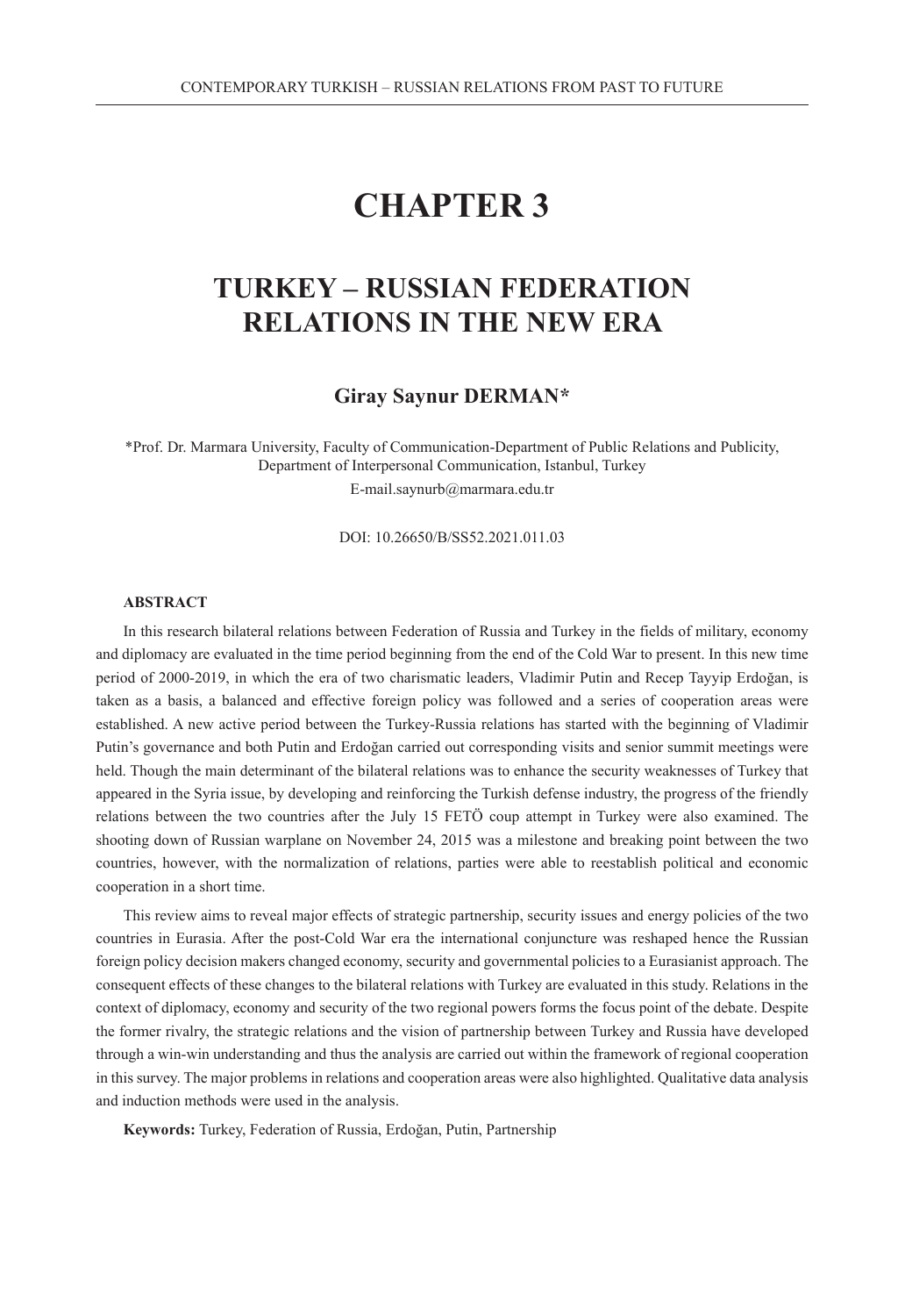## **Introduction**

Relations between Turkey and Russia is based on a long tradition. Turkey and Russia are different demographics, and the two countries have economic and military potential. This potential difference affects the relations between the two countries and their regional policies in the post-Soviet period.

Throughout history many bloody battles have occurred between Russians and Turks. Although the long-lasting bilateral relations are based on mostly conflicts and competition, there are also experienced periodic cooperation processes. In addition, in some certain milestones of history the two nations shared a similar fate. The relations between Russian Federation and Turkey are far more than the relations between the two young states built in the early 1900s. These relations are the interaction of two ancient nations with centuries of empire, confederation, and nation-state experiences.

After the First World War, both of the Ottoman and the Russian Empires lost their properties of being an empire. For internal reasons such as revolution and the change of the political system, the Soviet Union, a new independent state, whose political doctrine was the idea of communism, replaced the Russian Empire (Adamçik, 2002). At that time most of the Ottoman Empire's territories were occupied by European countries and the Empire was divided (Aleksandrov, 1989). Because of this the political and economic situations were very harsh for the Ottoman Empire. In such unfavorable conditions, a liberation movement led by Mustafa Kemal was established. Despite political differences Mustafa Kemal sought the assistance of Soviet Union in order to fight the foreign invaders. The USSR was also interested in cooperation due to mutual benefits. Thus, Mustafa Kemal and Lenin became allies. This was a new beginning. The Republic of Turkey was established and cooperation with the Soviet Union helped the success in the War of Independence. In 1925, the two states signed an important treaty of friendship and neutrality (Rubinstein 1997).

Relations between Turkey and Soviets progressed within the framework of the friendship and neutrality treaty until Atatürk's death in 1938. For the first time in the history of Turkish-Russian relations, countries started to cooperate in the military-technical field and commercial relations started to develop. However, the events of 1939, the beginning of the Second World War, made major changes both in the foreign policy process of states and in the international order as a whole. During the Second World War, Turkey had tried to maintain neutrality till the end of the war and took part on the side of the USSR, US, UK only a few months before the end of it. This was done to protect the benefits of the nation in the post war restructuring era.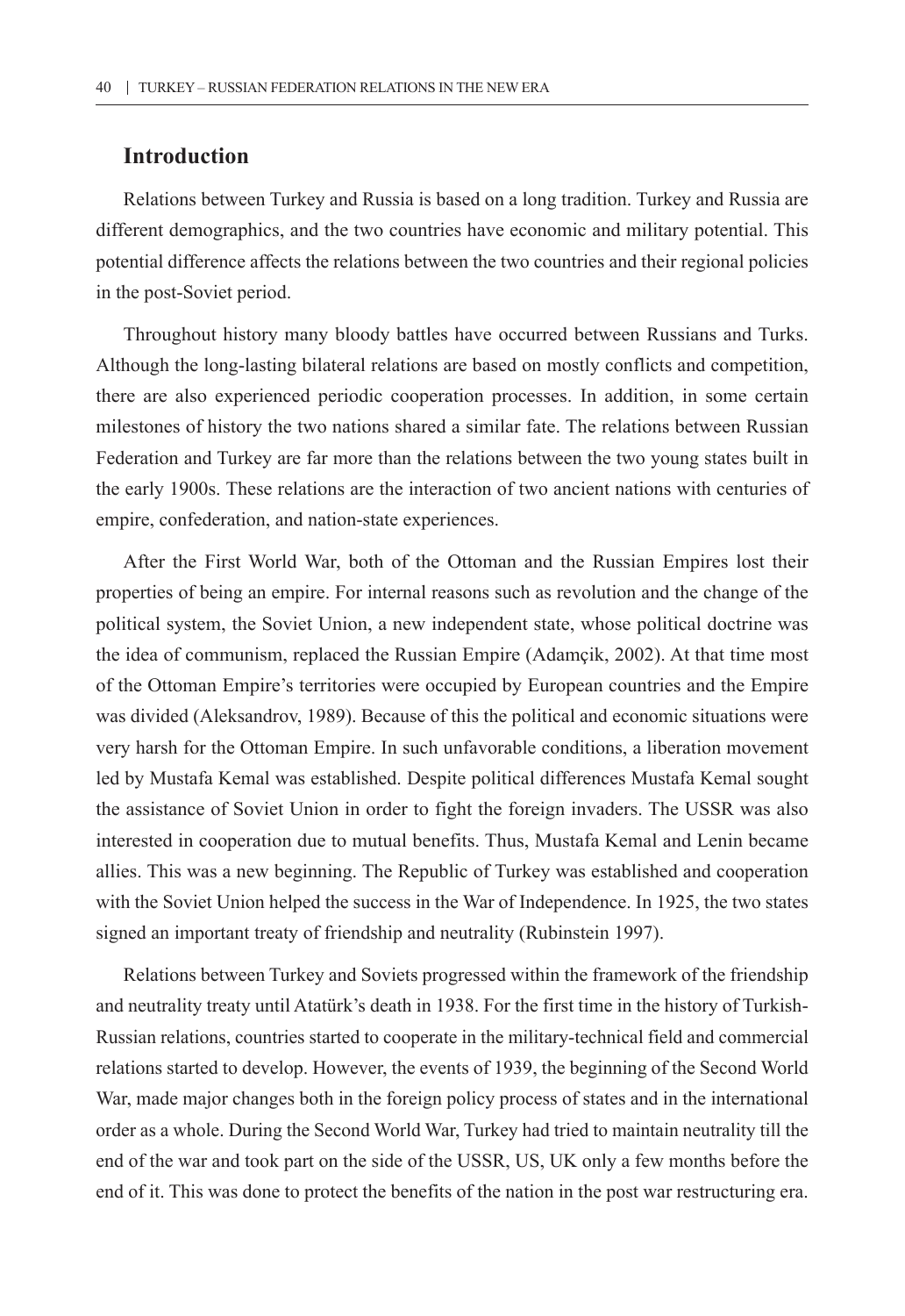A new international order was established and the three great powers, the USSR, US and UK became the main actors of this era (Easter, 2000). In post-war conditions, the world consisted of two poles: A US-led capitalist and a Soviet-led communist. The Soviets claiming Turkey's eastern territories and also the control of the straits emerged as a new problem and because of these ongoing issues Soviet-Turkey relations became rather complex. In the first decade after the war relations were almost frozen. After Stalin's death, USSR's territorial claims were abolished however the negative impact of it over relations continued. Thus, Turkey chose to monitor the path of capitalist development and was more eager to cooperate with Western countries. Nevertheless the USSR has never lost its interest in developing cooperation with Turkey. Turkey is a bridge between Asia and Europe due to its unique geographical location and straits and this made it a point of interest for the USSR. In fact, Turkey was the only capitalist camp state where the USSR continued to develop its relationship. During the 1960s-1970s, Turkey took loans from the USSR and the trade relations between countries began to flourish. With the signing of the first agreement relating to the supply of Soviet gas to Turkey in 1987, a new stage in Soviet-Turkey relations began. This was the beginning of the emergence of strong trade ties between countries that had a positive impact on bilateral political relations (Derman, 2003). During these years, a modern model of Russian-Turkish relations began to emerge, where bilateral economic dependence was an important factor in the foreign policy of the two countries. Although Turkey is a NATO member and an ally of the US, leaders of Turkey did not want to sacrifice the benefits of economic cooperation with the USSR and tried to keep a balance between the two blocs in its implemented policies. In modern times USSR was perceived as "the red threat" by NATO and, as a member of it, Turkey was in the position of protecting the southern border of the bloc against the threat. Quiet years have passed Turkey under the protection of NATO and Russians in the Iron Curtain (Rubinstein 1997). "Untrustworthy Russians" is a concept that has become a common phrase used in Turkey. Meanwhile Russia described Turks as the nation that occupied Tsargrad (Istanbul), the holy city of Orthodoxy. Bilateral relations, which date back 500 years, have inevitably followed a fluctuating course.

Disintegration of the USSR was an important event in Russia-Turkey relations. Since the collapse of communism, Russia has seen new countries formed by the disintegration of the Soviets within its sphere of influence (Kurban and Derman, 2015). Russia wants to preserve its sphere of influence and to monopolize the control of energy and raw material transfer from Central Asia (Romanova, 2008). Meanwhile Russia prevents the relations of its near abroad with the West. Turkey aims to reach the status of a regional power in the regions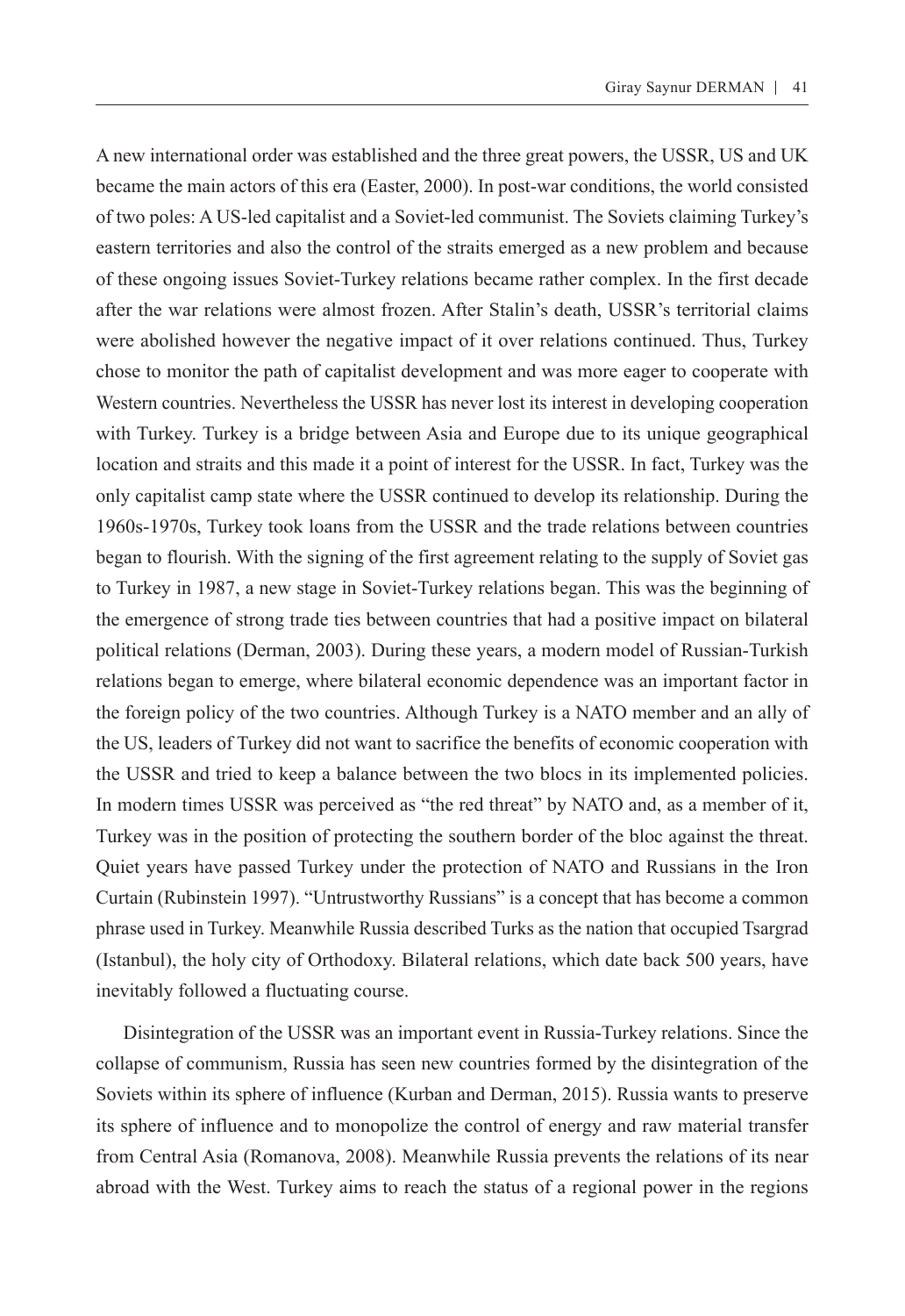of Black Sea, Caucasia and the Middle East with its newly implemented foreign policies (Winrow, 2015). Localized at the junction of the energy-rich Middle East and the former Soviet Union territory, Turkey became a natural gas transit center and achieved the unique advantage of having a coercive force. Due to its strategic and geopolitical features Turkey is an indispensable country for Russia. Russia wants to keep its position as the main oil and gas supplier of the EU and for this is in need of Turkey's support (Monaghan and Jakovski 2006). On the other hand Turkey is in need of Russia in order to solve the conflicts in the Caucasus and to realize its targets in its new foreign policies. Besides the alternating historical memory of the relations, the bipolar nature of the Cold War era has been much influential in shaping the perception of threat on both sides. Over time, Turkey has changed perceptions of Russia as a potential threat, while Russia has begun to pursue a more open foreign policy for the Western allies (Warhola, 2006). Russian-Turkish relations approached the process of multilateral cooperation, which distanced itself from the perception of old relations within the framework of historical competition and distanced itself from the conditions of struggle between capitalist and communist blocs.

After the end of the Cold War period, new cooperation opportunities and perspectives emerged. After the signing of the friendship and neutrality treaty with the USSR in 1925, Turkey and Russia continued their military-technical cooperation. In 1994, the countries signed an agreement on military cooperation, and in 1998 an agreement was reached between the Turkish and Russian General Staff of the Armed Forces determining the security zones. The creation of the Joint of Russian-Turkish Military Commission was established in 2001 (Steen 2003). These progresses began to form the legal component of cooperation between the two countries. Moreover, cooperation in the energy sector between Russia and Turkey has dynamically developed (Stulberg, 2005).

Following the rapid development of economic cooperation in the 1990s, bilateral relations entered a new era with the close dialogue established between the political leadership of the two countries and in the early 2000s settled on an institutional basis especially with the establishment of the Senior Cooperation Council (SCC) in 2010 (Caşin & Derman, 2016).

The Turkey-Russia relations which were based on cooperation and mutual benefits, have been exposed to a serious test due to military activities related to the crisis in Syria. With the help of common sense and the joint desire of the two nations the normalization process has been initiated. Within this framework, since the second half of 2016, an intense bilateral dialogue has been reestablished. Today, Turkey's and Russia's foreign policies with regard to the conflict in Syria, has been one of the most crucial and discussed topics. Despite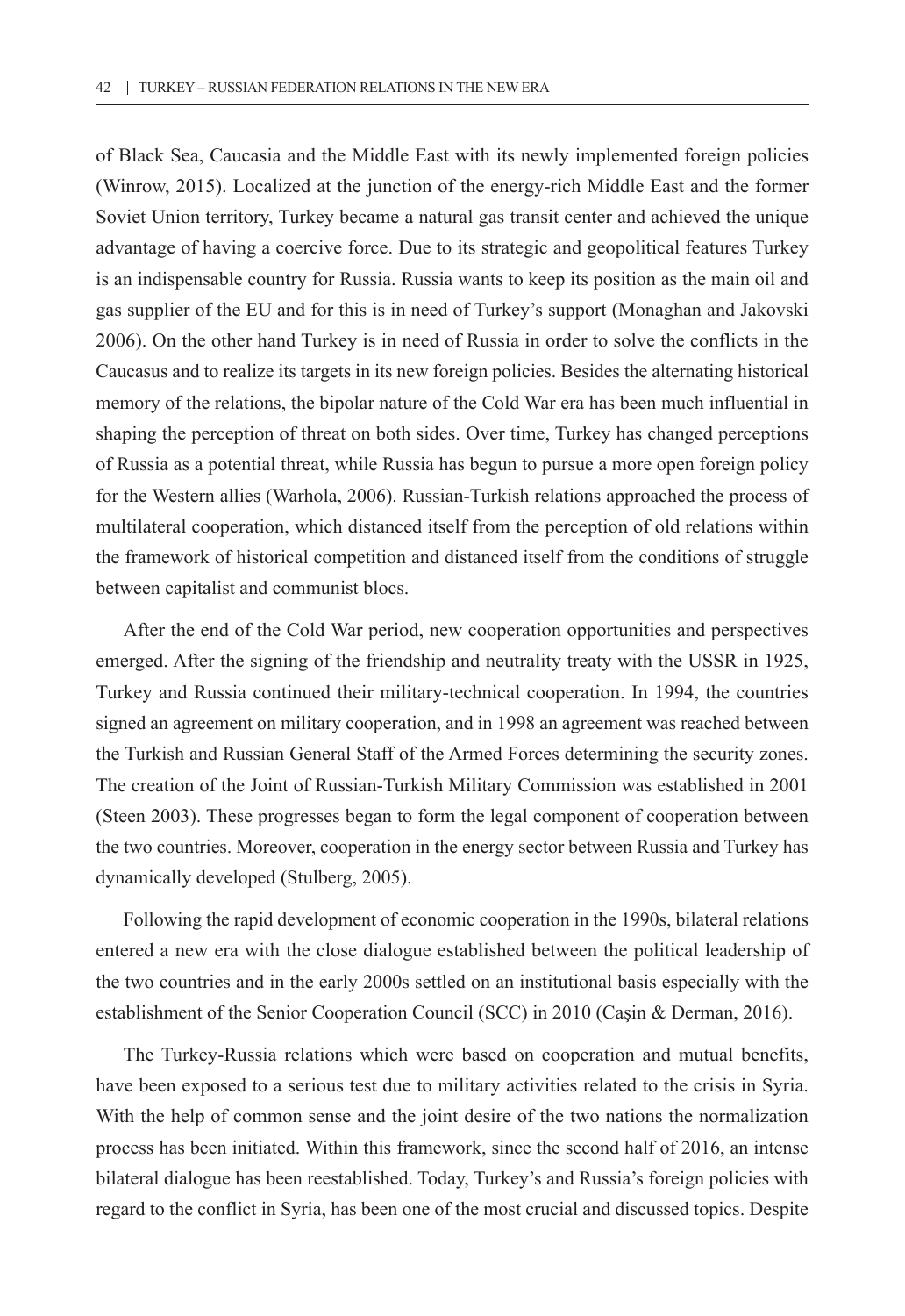the negative impact of some political disagreements, bilateral Turkish-Russian relations continue to develop in a positive vector. This study focuses on areas that contribute to the rapprochement of the two countries. In this context, the development of political, economic, cultural relations between the two countries has been reviewed and the role of these recent developments to the foreign policies of both countries in the XXI. Century has been analyzed.

This research is based on analytical and descriptive methodology. Among the main research questions of the study are "How relations between Turkey and the Russian Federation changed during the AK Party governance?" and "What are the basic factors of this change". The hypothesis of the article is that the multi-faceted strategic rapprochement of leaders has caused the intensification of bilateral economic dependence in Turkey Russian Federation relations during the AK Party governance period. The development of relations between Turkey and Russia is in accordance with the national interests of both states. Within the context of new political realities in its foreign policy Turkey became more independent from the influence of Europe and the US which makes it possible to see Russia as a strategic ally. In the study, on one hand the historical background of Turkey-Russia relations are taken into account and on the other hand recent developments and tendencies are analyzed. Besides the large projects such as Akkuyu nuclear power plant and Turkish Stream natural gas pipeline, the creation and implementation of new industries, the development of military-technical cooperation like in the S400 missile systems, the opportunities and problems in relations were also examined. The use of English, Russian and Turkish literature provides a comparative and objective perspective for both Russian and Turkish researchers. In order to avoid evaluating Turkish-Russian relations through ideological stereotypes, foreign sources such as foreign policy documents, official agreements and decisions, correspondence among politicians, as well as newspapers were utilized. It is not possible to analyze contemporary Turkish-Russian relations without considering their historical background. For this purpose, the period from the First World War to the collapse of the Soviet Union and the first decade of the post-Soviet period were also analyzed. Thus the main subject of the study covers the time period beginning from the creation of Turkey-Russia strategic alliance during AK Party governance until the shooting down of the Russian SU-24 military aircraft in November 2015, which significantly deteriorated the relations. Official web sites of official institutions, in particular the web site of the Russian president, the web site of the Ministry of Foreign Affairs of the Russian Federation, the web site of the Ministry of Economic Development of the Russian Federation, the web site of the Russian Federal State Statistics Service, the web site of the Ministry of Defense of the Russian Federation and similarly corresponding relevant official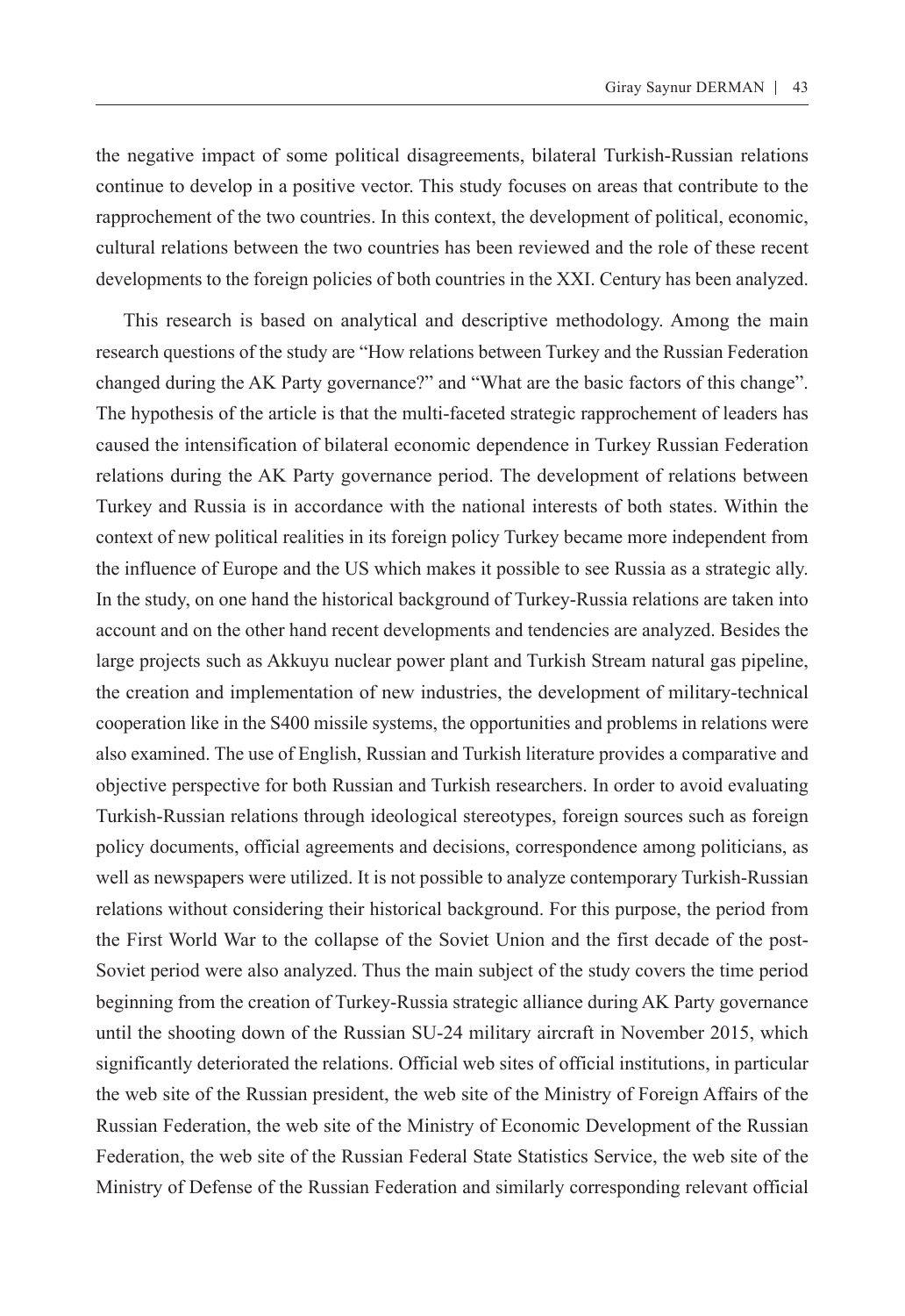websites of Turkey, Gazprom, State Atomic Energy Corporation Rosatom website and the Russian export center are among the internet resources made used of in this study.

## **1. Old Rivals New Partners -A New Era in Turkey and Russian Federation Relations**

Turkey has done its first international natural gas supply agreement with the Soviet Union on September 18, 1984 and has begun to import approximately 6 billion cubic meters of natural gas per year since 1987. With this treaty, which foresees the purchase of natural gas for cash for 25 years starting from 1987, the energy dimension has added to the bilateral relations. After the natural gas exit from Russia it is transported to Turkey via Ukraine, Moldova, Romania and Bulgaria and this pipeline is known as the West Line. This treaty has resulted in both an increase in exports and a diversification in exports after 1987 (Horelick 1987). In 1989, the volume of foreign trade between the two countries increased twice. Many problems, difficulties and contradictions in the Turkish-Russian relations in the 1990s are mostly reflections of some of the great new global dynamics that shaped the post-Cold War international order (Arbatov, 1994). Globalization, the shift of power from the center to the periphery, the proliferation of regional conflicts, the West's tendency to promote democracy and human rights, and the increasing international demand for fossil fuels which remain the main energy source, have been some of the developments affecting Turkish-Russian relations (Derman 2016).

When the collapse of the Warsaw Pact and the Soviet Union's break occurred in 1991, there was no serious dispute in relations between Turkey and Russia (Bogaturov 1993). This period has been a new beginning for legal and political subjects. With the establishment of the Russian Federation, Turkish-Russian relations entered a vibrant period (Kınıklıoğlu, 2006). While economic relations are advancing rapidly, the progress in politics and security have been much slower and uncertain. Russia saw the Caucasus and Central Asia, the former Soviet territories, as its special domain of influence and this was the main reason why relations did not develop at the same pace in the areas of politics and security as they did in the field of economy (Dugin, 2005).

As the Russian Federation strengthened economically and had a more robust domestic authority, a more competitive understanding began to prevail in its foreign policy. The period 1992-1999 was characterized as a period of controlled tension and competition in the areas of geopolitical influence and bilateral relations (Munçaev & Ustinov, 1999). Because of the conflicts between Azerbaijan and Armenia and between Russia and Chechnya, the atmosphere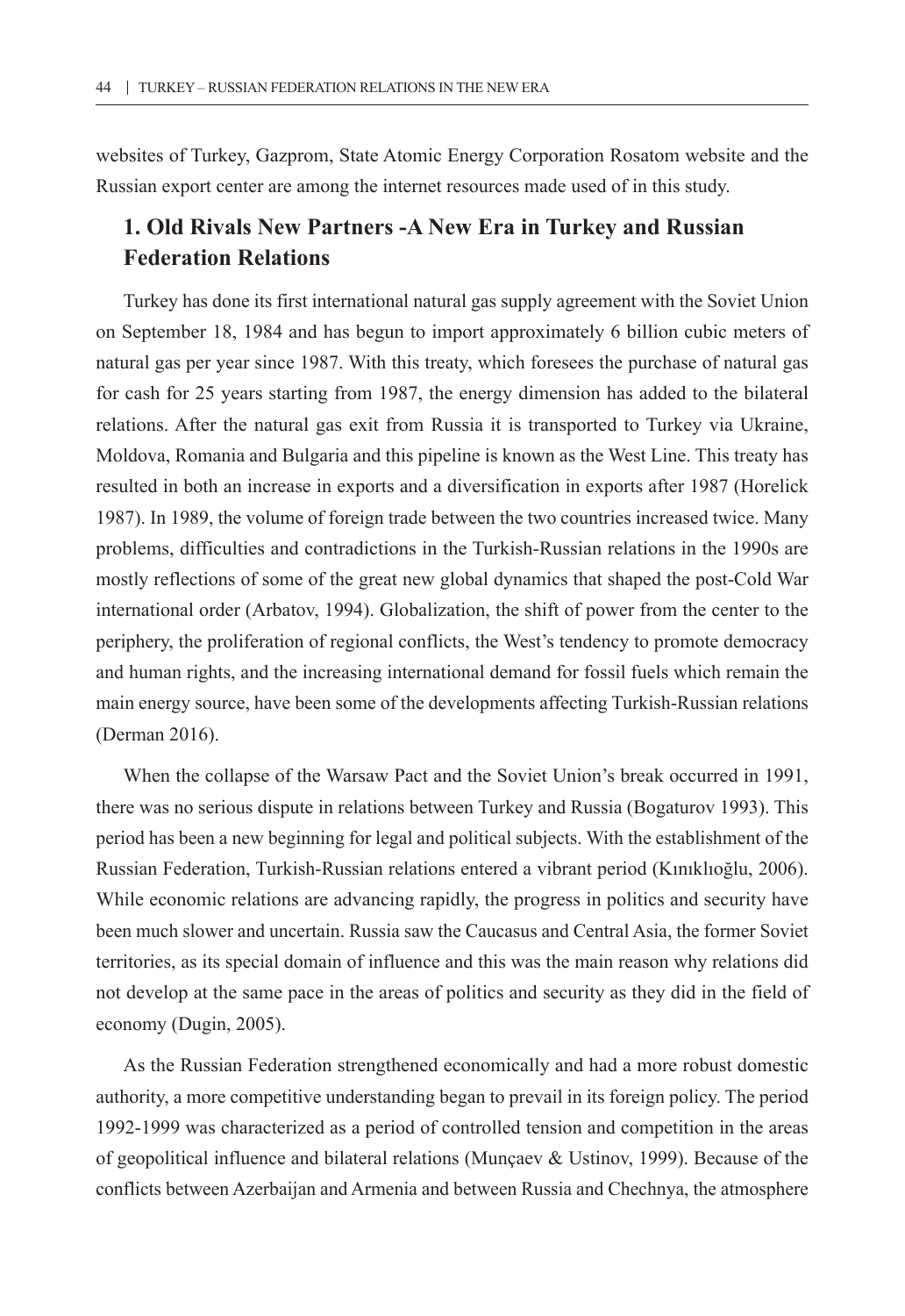of friendship in bilateral relations has quickly been replaced by undesirable tension. On January 11, 1995, a statement condemning the military operation of Russia in Chechnya was published in the Turkish Grand National Assembly. In addition to this, Russia's attitude towards the Treaty on Conventional Forces in Europe (CFE), the Commonwealth of Integrated States' establishment of customs union, Russia's objection to the Straits Regulation dated July 1, 1994, the attempt to prevent the Baku-Tbilisi-Ceyhan Pipeline Project, Russia's agreement with the Greek Cyprus on January 4, 1997 concerning a deal for the sale of S-300 missiles, have been the major issues elevating tension between Turkey and Russia relations (Pamir, 2005). In this period, the relations that were formerly exhibiting a completely competitive nature, in time attained a line predicting cooperation in many areas though has not lost its antecedent aggressive character (Steen, 2003). While the parties maintain geopolitical competition, they have entered into an intensive process of economic cooperation. Both sides showed a clear attitude towards the development of economic cooperation as much as possible, the Russian side was especially keen on this issue. Viktor Chernomyrdin, Russian Prime Minister of the period, visited Turkey on December 15, 1997 and the parties signed many agreements concerning energy, legal, technology, mutual investment, commercial and educational cooperation (Arbatov, 1997). Among them the Blue Stream gas agreement had particular importance that would provide Turkey 16 billion cubic meters of Russian natural gas. Mikhail Kasyanov, Russian Prime Minister of the period, expressed the "strategic partnership" demand of the Russian side during his visit to Turkey in October 2000 (Derman 2016). He also proposed an increase in the trade volume between the two countries from 3 billion dollars to 10 billion dollars. As of 2003, this objective has been achieved and the trade volume target was reset to reach 100 billion dollars. The flourishing successful trade relationships paved the way for a transition in the security and policy fields from rivalry and controlled tension to cooperation.

It is possible to say that, in the new era, Turkey-Russia relations which were previously based on an understanding of competition, peeled off slowly from this historical burden and a multi-dimensional cooperation process began. Indeed, Vladimir Putin, the elected Russian President in 2000 visited Ankara in December 2004 and was the very first Russian head of state to visit Turkey since the collapse of the USSR. The signing of a deeper multidimensional cooperation framework agreement between the parties during this visit may also be seen as the most important indicator of the evolving multidimensional cooperation process. Recep Tayyip Erdogan, the Prime Minister of Turkey at the time visited Moscow in January 2005 which was an important step in deepening the economic relations between the two countries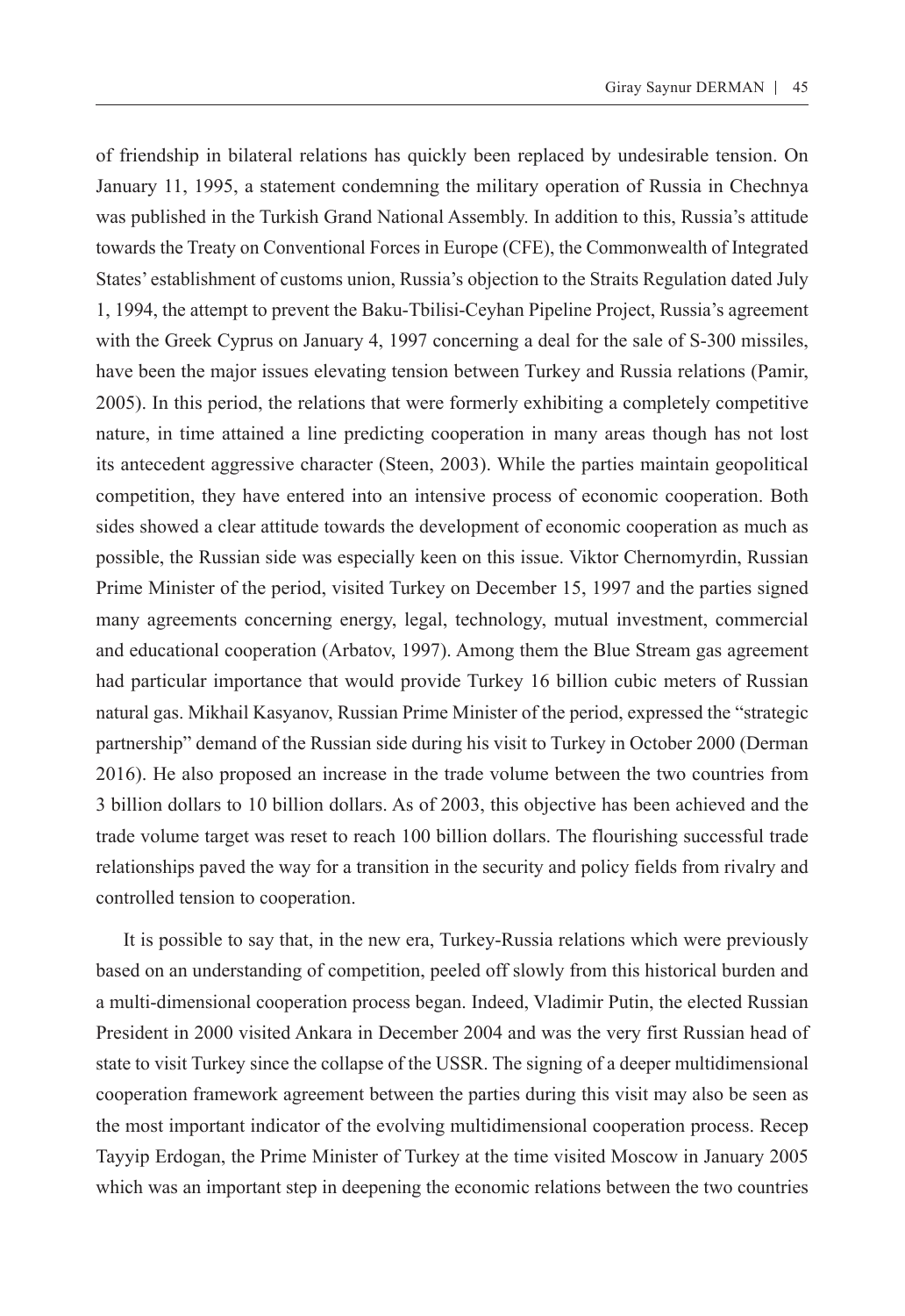(Derman, 2017). These reciprocal visits provided a remarkable increase in high-level talks and bilateral relations reached a new stage. During these visits, significant consensus was reached on extending and maintaining the energy cooperation and increasing trade volume between the two countries (Romanova, 2008).

One of the most important pillars of this established cooperation between Turkey and Russia has undoubtedly been in energy trade. Indeed, Turkey was importing approximately 58% of its annual natural gas demand and 29% of its annual oil demand from Russia. Unilateral gain was not the target of this cooperation understanding and with reciprocal trade the main intention was to develop a network of cooperation in which both parties benefit.

In this sense it is notable that Turkey made 5.9 billion dollars of export to Russia in 2014 which is 3.8% of its total export of 157.6 billion dollars and in the first nine months of 2015 from January until the end of September, Turkey made 2.7 billion dollars of export which is 2.5% of its total export of 107.3 billion dollars [\(https://tradingeconomics.com/turkey/exports](https://tradingeconomics.com/turkey/exports)).

## **2. Economic Relations**

Economic and commercial relations are the driving force of our relations with the Russian Federation. Russia is one of our most important foreign trade partners. The mutual investments between the two countries amounted to 10 billion dollars and the Turkish contractors have implemented nearly 2000 projects worth more than 60 billion dollars in Russia.

In order to fully demonstrate the progress, we can group the economic relations between the two countries under four headings:

- 1. Trade and investment
- 2. Energy and new projects
- 3. Tourism
- 4. Building contractor projects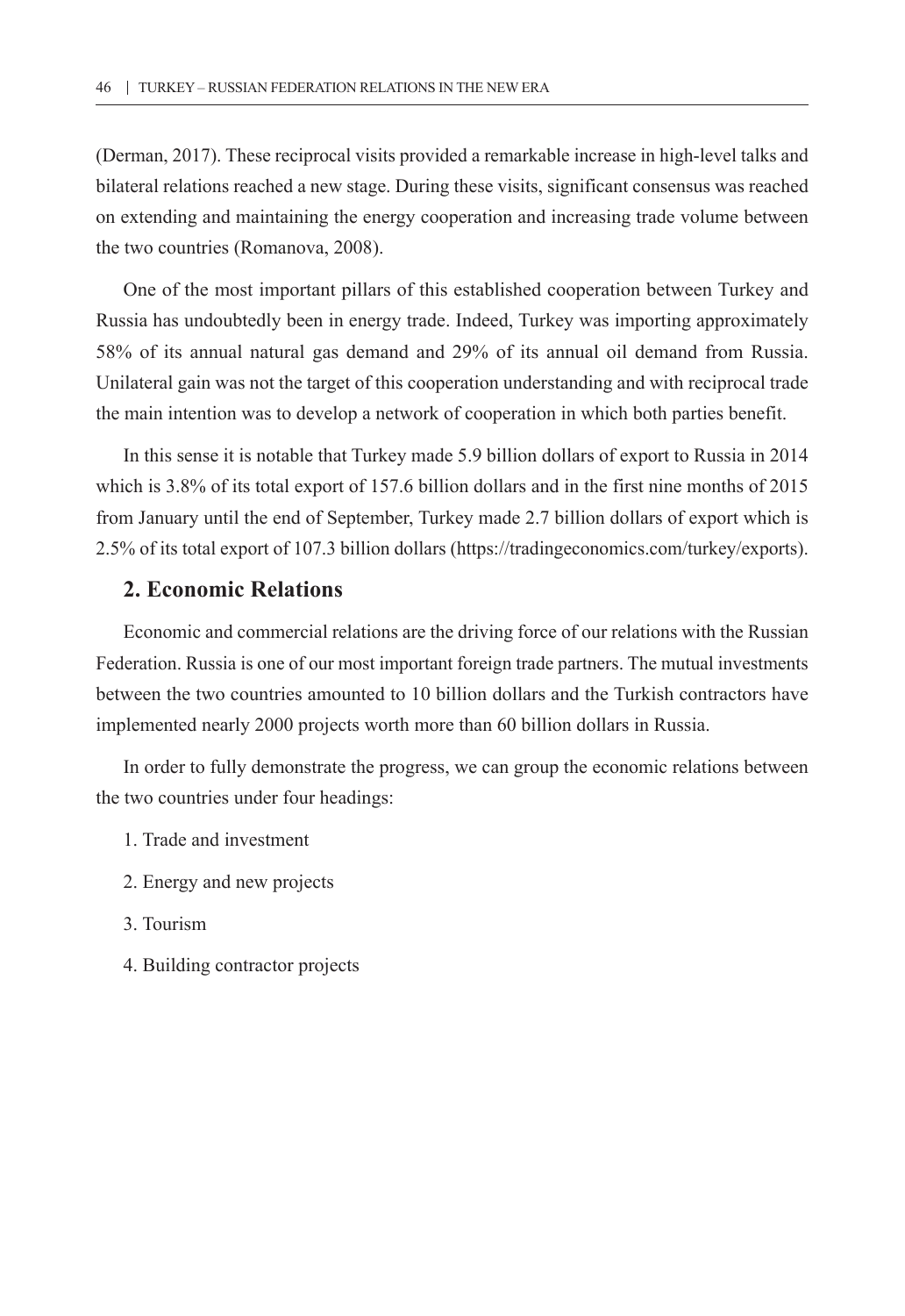

**Figure 1: Export Quotas of Russia and Turkey**

A high share of export quotas reflects the openness of an economy and the importance of exports in the national economy. As a result of foreign trade liberalization and policies, investment increased between the years 1995 and 2016 (Masumova, 2016).

| Years                                                                                               | Russia                                        |                        |                      | Turkey                 |                        |                      |  |  |  |
|-----------------------------------------------------------------------------------------------------|-----------------------------------------------|------------------------|----------------------|------------------------|------------------------|----------------------|--|--|--|
|                                                                                                     | GDP in current prices,<br><b>USD</b> billions | Exports                |                      | GDP in current prices, | Exports                |                      |  |  |  |
|                                                                                                     |                                               | <b>USD</b><br>billions | $%$ of<br><b>GDP</b> | <b>USD</b> billions    | <b>USD</b><br>billions | $%$ of<br><b>GDP</b> |  |  |  |
| 1995                                                                                                | 395.5                                         | 115.8                  | 29.3                 | 169.5                  | 33.7                   | 19.9                 |  |  |  |
| 2000                                                                                                | 259.7                                         | 114.4                  | 44.1                 | 273.0                  | 53.1                   | 19.5                 |  |  |  |
| 2005                                                                                                | 764.0                                         | 269.0                  | 35.2                 | 501.4                  | 105.4                  | 21.0                 |  |  |  |
| 2010                                                                                                | 1,524.9                                       | 445.5                  | 29.2                 | 771.9                  | 157.8                  | 20.4                 |  |  |  |
| 2015                                                                                                | 1,365.9                                       | 391.6                  | 28.7                 | 859.4                  | 200.5                  | 23.3                 |  |  |  |
| 2016                                                                                                | 1,283.2                                       | 329.9                  | 25.7                 | 857.8                  | 189.2                  | 22.1                 |  |  |  |
| Source: World Bank Data. Retrieved from http://databank.worldbank.org (last visited 26 March 2018). |                                               |                        |                      |                        |                        |                      |  |  |  |

#### **2.1. Trade and Investment**

After Germany, Russia is Turkey's second largest trading partner. The trade volume between the two countries was approximately 31 billion dollars in 2014. In the case of import, Russia is Turkey's largest partner. According to reports compiled by Bloomberg News, Russia with \$ 25 billion in 2014, surpassing China, has become the largest source of imports for Turkey. Meanwhile, Turkey's 7th largest export address is Russia. Turkish companies have investments in Russia chiefly in sectors of food, beverages, bottles, glass, household appliances and other durables and banking.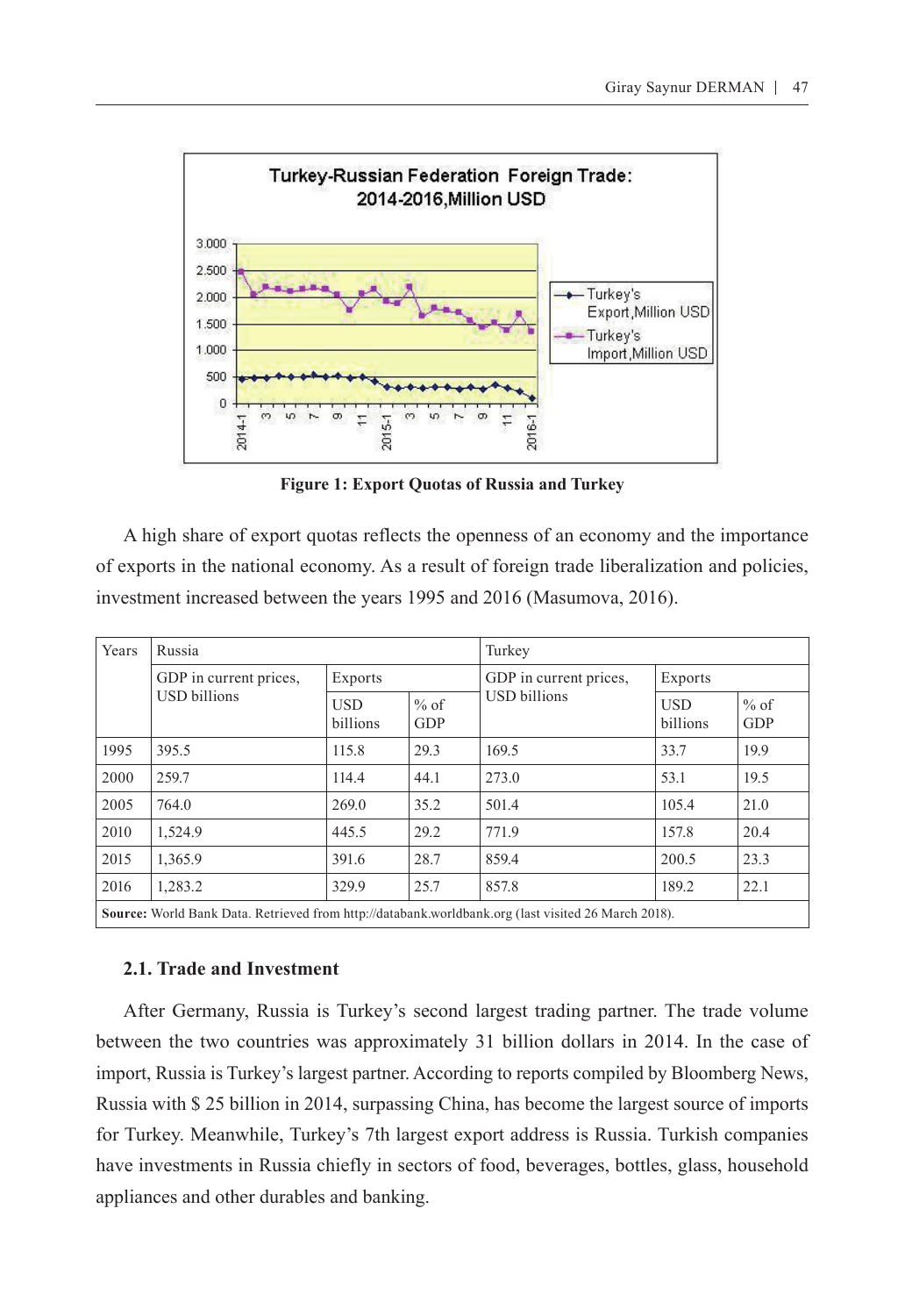As of 2014, the total number of projects undertaken by Turkish companies in Russia since 1989 is 1,923. The total value of these projects is more than \$ 61.7 billion. Therefore, after the 2015 airplane crisis, the explanation of Russian Prime Minister Dmitry Medvedev "Turkish companies may lose their shares in the Russian market. The shooting down of the warplane could result in the ending of the joint projects" created apprehension and discomfort (Masumova, 2015).

| Years                                                                     | 2006 | 2007 | 2008 | 2009 | 2010 | 2011 | 2012 | 2013 | 2014 | $\vert$ 2015 | 2016 | 2017 |
|---------------------------------------------------------------------------|------|------|------|------|------|------|------|------|------|--------------|------|------|
| USD billion                                                               | 21.0 | 28.2 | 37.9 | 22.6 | 26.2 | 30.0 | 33.3 | 32.0 | 31.2 | 24.0         | 16.9 |      |
| Source: TÜİK, at http://www.turkstat.gov.tr (last visited 24 March 2018). |      |      |      |      |      |      |      |      |      |              |      |      |





#### **2.2. Energy**

The Energy subject represents one of the most important aspects of relations between Russia and Turkey. Turkey supplies 58% of its natural gas and 29% of its oil from Russia (Derman 2003). There are important projects connecting the two countries. Our cooperation with Russia, which is one of our main partners in energy supply, is being carried to a further stage with the Akkuyu Nuclear Power Plant and Turk Current projects. On 12.05.2010,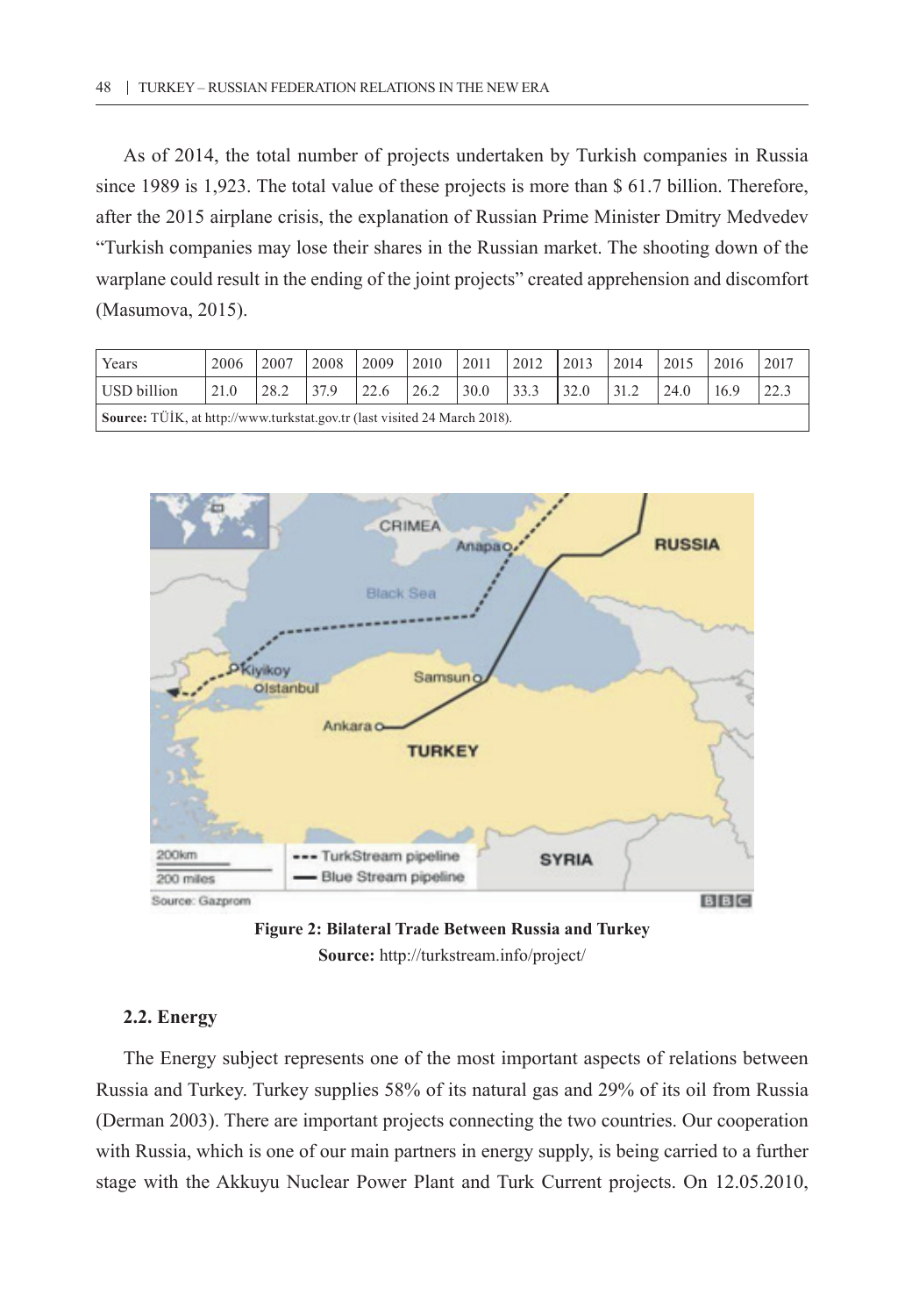the Government of the Russian Federation and the Government of the Republic of Turkey, signed an agreement on cooperation concerning the construction and operation of Akkuyu Nuclear Power Plant (NPP) in the Republic of Turkey. This was the beginning of one of the largest and most debated nuclear energy projects. Turkey's first nuclear power plant Akkuyu project is being carried out with an investment of \$ 20 billion by Russia. Akkuyu NPP Project consists of 4 units. The output power of each unit will be 1200 Megawatts electric (MWe). The technical reference plant of the Akkuyu NPP Project is the Novovoronejskaya-2 Nuclear Power Plant with AES-2006 project in Russia. The operational life of Akkuyu Nuclear Power Plant will be 60 years. Slightly enriched uranium dioxide is the planned fuel to be used in this NPP (Masumova, 2015).

Turkish Stream project consists of the construction of a natural gas pipeline that will traverse along the Black Sea starting from the Russian borders and extending to the European coast of Turkey to Turkey's border with Greece. The length of the pipeline's sea portion will be about 910 km and the length of Turkey's territorial land section will be 180 km. The cost of the project is estimated to be approximately EUR 11.4 billion. With this Turkish Movement Natural Gas Pipeline Project, Turkey is going to buy 15.75 billion cubic meters of natural gas per annum from Russia and the remaining gas will be exported to Europe (http://turkstream. info/project/)

Turkish Stream Project was first announced by Vladimir Putin, the President of Russian Federation of the period, during his visit to Turkey in December 2014. However the uprising crisis with the shooting down of the Russian military aircraft on November 24, 2015, halted the progress of the planned projects. The President of Turkey Recep Tayyip Erdogan clarified the situation as "If the Russians don't come and build Akkuyu NPP, then inevitably someone else will come and do it." Thus both the future of the Turkish Stream Project and the Akkuyu NPP Project became uncertain in this period (Derman 2016). Only after the end of the plane crisis, Alexei Miller, CEO of the Russian energy company Gazprom, announced that the Turkish Stream project would be put into practice as soon as possible and both projects were re-launched (https://www.gazprom.com/projects/turk-stream/).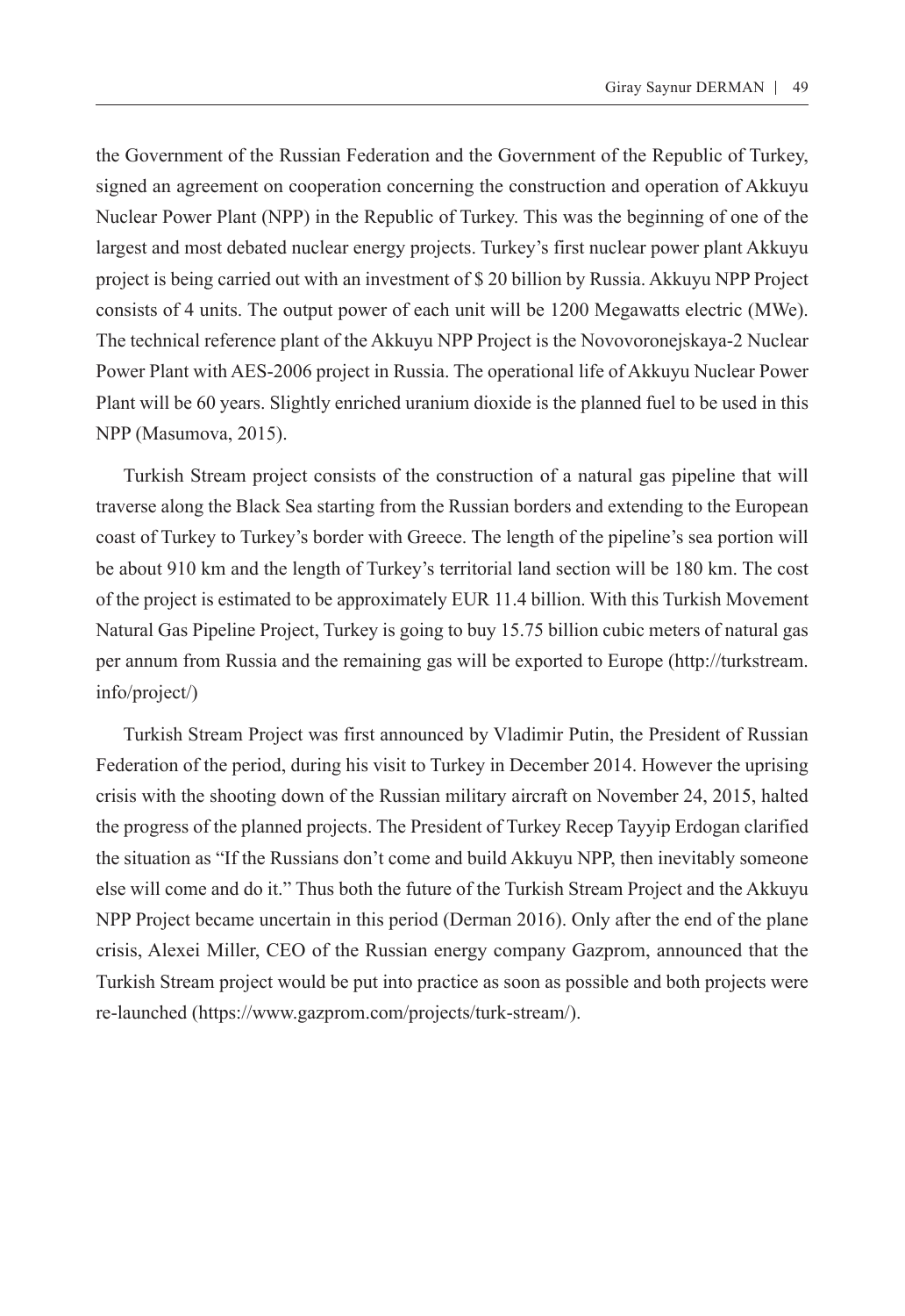

**Figure 3: Electricity Generation and Shares by Energy Resources Source:** TÜİK. Çevre ve Enerji, at http://www.turkstat.gov.tr (last visited 12 April 2018).

According to 2014 data of Energy Market Regulatory Authority (EMRA) of Turkey, natural gas imports were mostly made from Russia with a share of 54.76 percent. The amount of natural gas imports from Russia in 2014 was 27 billion cubic meters. Even in the EMRA report, it is stated that "our country is significantly dependent on natural gas import and a great deal of this dependence is on Russia". In gas imports, Iran follows Russia and takes second place with18.78 percent (https://erranet.org/member/emra-turkey/). After the aircraft crisis, the Russian Energy Minister of the period, Anatoly Yanovsky explained that under the ongoing contracts gas supply to Turkey would continue. However, the question of where the alternative addresses for energy could be if relations with Russia were shaken, was raised. John Roberts, the energy security expert of Methinks Ltd. spoke to Bloomberg broadcasting, expressing that Liquified Natural Gas (LNG) supplied either from Iran or the US could be an alternative to Turkey's situation. However, it should not be forgotten that Iran is also a supporter of the Assad regime of Syria. Trade and other mutual relations began to normalize by 2017 and the declines in 2015 and 2016 have been left behind (Caşin and Derman, 2016).

#### **2.3. Tourism**

The existing cooperation between Turkey and the Russian Federation in the field of tourism constitutes another important aspect of bilateral relations. In 2019, the number of Russian tourists visiting Turkey approached 6 million. After Germany, Russia sends the most tourists to Turkey. After the aircraft crisis, Russian Foreign Minister Sergey Lavrov's warning "Due to the terrorist threat do not go to Turkey" caused a significant reduction in the number of tourists coming to Turkey. Nevertheless, the number of Russian tourists visiting Turkey increased with the resolution of the crisis. According to Renaissance Capital's research, about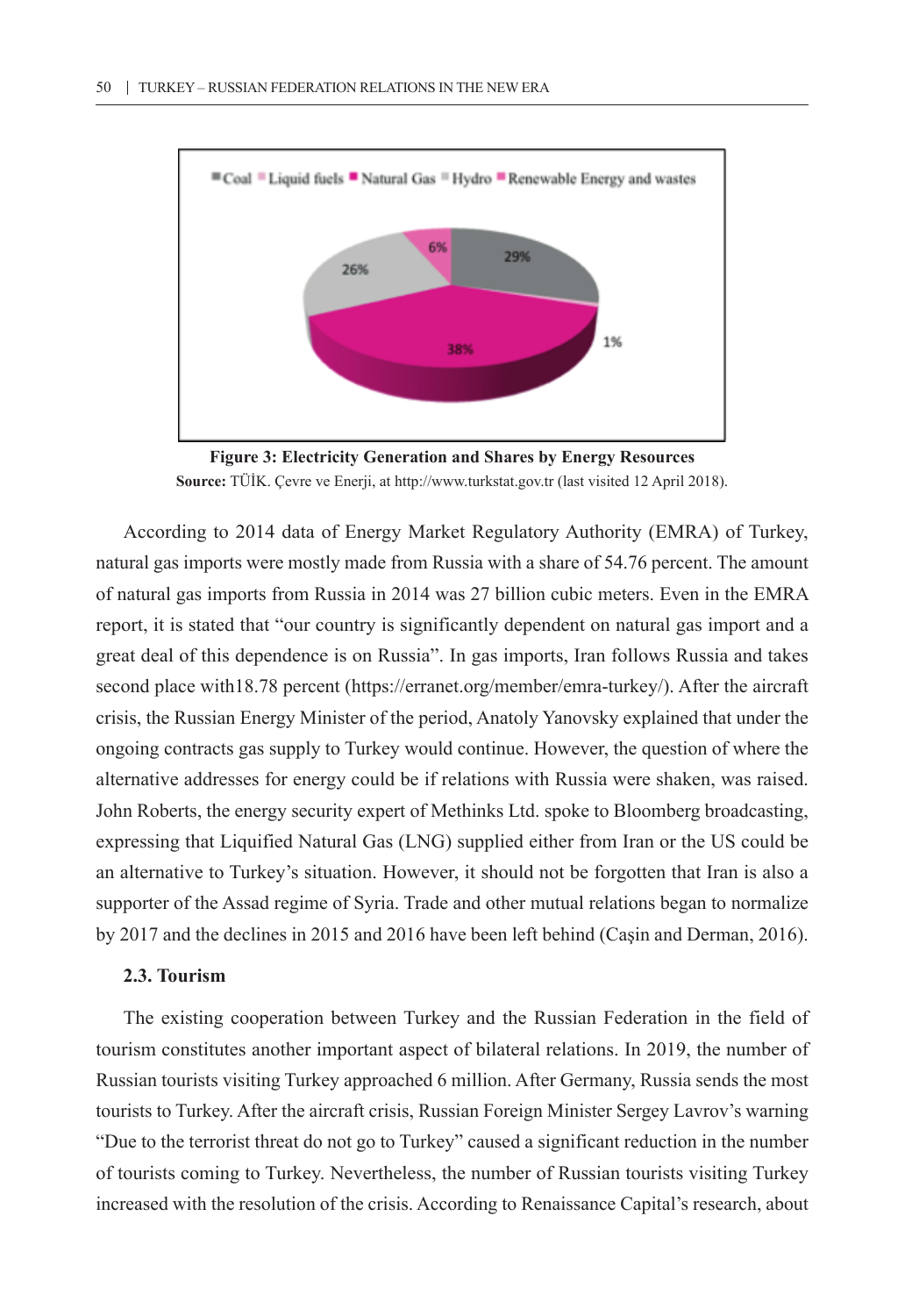| <b>NATIONALITY</b>                                                                         | 1995 | 2000 | 2005 | 2010 | 2011 | 2012 | 2013 | 2014 | 2015 | 2016 | 2017 |
|--------------------------------------------------------------------------------------------|------|------|------|------|------|------|------|------|------|------|------|
| <b>GERMANY</b>                                                                             | 1.6  | 2.2  | 4.1  | 4.4  | 4.8  | 5.0  | 5.0  | 5.3  | 5.6  | 3.9  | 3.6  |
| TOTAL EUROPE                                                                               | 4.5  | 6.7  | 14.0 | 16.6 | 18.2 | 18.3 | 18.8 | 19.5 | 19.2 | 13.3 | 13.2 |
| <b>RUSSIA</b>                                                                              | -    | 0.7  | 1.9  | 3.1  | 3.5  | 3.6  | 4.3  | 4.5  | 3.7  | 0.9  | 4.7  |
| TOTAL C.I.S.                                                                               | 1.2  | 1.3  | 3.4  | 6.0  | 6.6  | 7.2  | 8.6  | 8.8  | 8.1  | 5.6  | 10.5 |
| <b>TOTAL</b>                                                                               | 7.2  | 10.0 | 20.5 | 28.5 | 31.3 | 31.3 | 33.8 | 35.9 | 35.6 | 25.3 | 32.1 |
| <b>Source:</b> Balance of Payments, 2017, at www.tcmb.gov.tr (last visited 22 April 2018). |      |      |      |      |      |      |      |      |      |      |      |

12 percent of tourists visiting Turkey were from Russia. again Russian people's choice of Turkey as a travel destination makes it the country sending the most tourists after Germany (http://www.mfa.gov.tr/relations-between-turkey-and-the-russian-federation.en.mfa).

**Figure 4:** Number of Tourists Visiting Turkey (in million)

#### **2.4. Contracting Services in Russia**

Contracting services supplied by Turkish freelance entrepreneurs in Russia play a great role in the commercial relations between the two countries. Entrepreneurs have the opportunity to take part in the Russian market for the first time in 1980. Since then over 1.900 contracting service projects have been undertaken and the total value of these projects has been calculated as approximately 61.3 billion dollars. When the business undertaken by the Turkish building contractors abroad is evaluated during the time period between 1972-2015 June, it is seen that a total of 8.606 projects were undertaken, reaching a great income of 311 billion 861 million dollars (Derman 2006). During this phase the analysis of the distribution of the projects among the countries uncovers the fact that Russia having a 19,6%, is in the leader position (<http://kesz.ru/en/>).

## **3. Russian-Turkish military-technical cooperation**

Military-technical industry is a relatively new area of cooperation between Russia and Turkey. The first steps in this area were taken during the Lenin and Atatürk era, when both countries underwent a period of reform and restoration (Derman, 2016: p.79). After the Bolshevik revolution, the Russian Empire was presented to the world society as a completely different state: the USSR, a new ideology, a new political system and new priorities in foreign policy. Turkey was in a similar position. Republic of Turkey was the successor of the Ottoman Empire, however, the new state was very different from the previous format of the Ottoman Empire. Under the new political realities, both states were in search of allies and were open to cooperation. Thus, at that time, the signed friendship and cooperation agreement between Turkey and the USSR was the beginning of the active interaction between the two countries.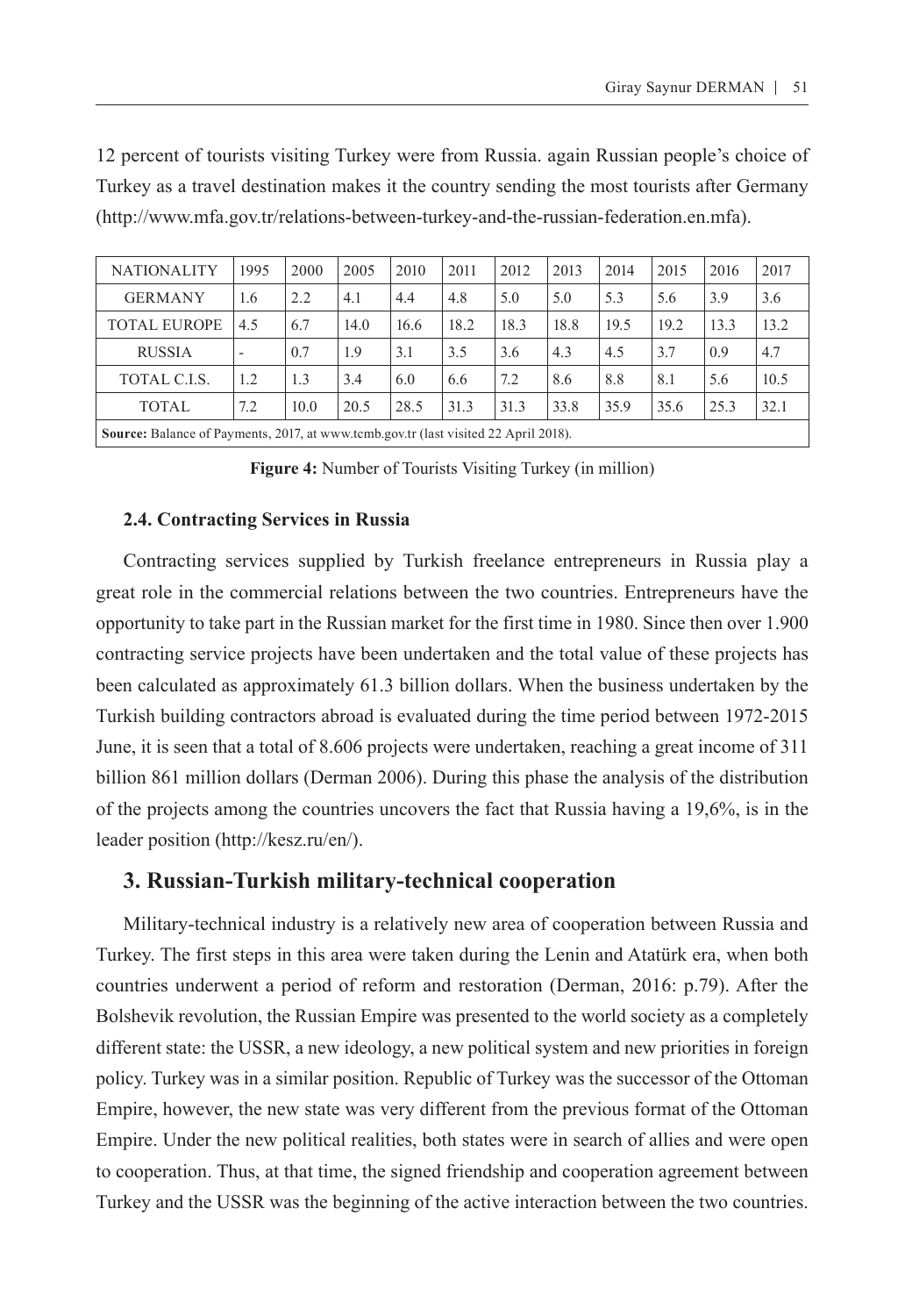After the collapse of the USSR, Turkey-Russia relations made a new beginning. Though as a member of NATO, Turkey has good cooperation with the NATO countries especially in military necessities. So far history has proved that it is better to have more than one option. In this sense Turkey was seeking alternative options in the modernization of the military complexes. Russia, producing high quality and competitive technical military products, became a good alternative option for Turkey and got the role of an alternative arms supplier for Turkey (Caşin & Derman, 2016).

#### **3.1. The Proposal of ATAK Helicopters**

Atak helicopters tender has been another segment in the Turkish-Russian military cooperation. In 1995, Turkey opened a tender for the purchase of attack and tactical reconnaissance helicopters. Many countries offered their choppers in this tender. An Italian firm with "Augusta", German-French joint venture with "EuroCopter", an American firm with "Bell Textron's AH-1Z Viper model" and the Russian army with "Kamov Ka-50 series" have participated in the tender. At first agreements were made with the US firm Bell Textron's AH-1Z Viper model however after ten years there was no helicopter delivery and it was understood that the USA's intention was not to give any helicopters to Turkey but to delay Turkish army owning attack choppers. By 2007 the Joint venture of Turkish Aerospace Industries (TAI) and Italian Agusta Westland began the creation of ATAK T-129 helicopter which was based on Agusta A129-Mangusta. The first ATAKs were delivered to the Turkish army in 2014. In 1997, the Russian Kamov company was also interested in Turkey's helicopter tender. At that time Ka-50 was in production which was only a single seated helicopter. However two crew in tandem position was one of the set specifications of the tender, so the company introduced a double tandem crew version of the Russian military helicopter Ka-50- 2, Erdogan. However the tender was later on cancelled and Turkey had chosen to produce its own chopper by joint venture. The tactical and technical parameters for the attack and tactical reconnaissance helicopters set by the Ministry of Defense of Turkey are well met by ATAK helicopters and the Russian Ka-50-2 series helicopters. According to some authorities the Russian Ka-52 choppers, a newer version of Ka-50 series, were found to be more superior than the American competitor attack helicopter AH-1Z-Vipers. In the ATAK program, events such as demonstration flights of Russian and Russian-Turkish crews and Ka-52 warfire were organized. In addition, Turkish experts found the opportunity to analyze the construction technology of Russian helicopters (https://www.tusas.com.tr/en/product/t129-atak).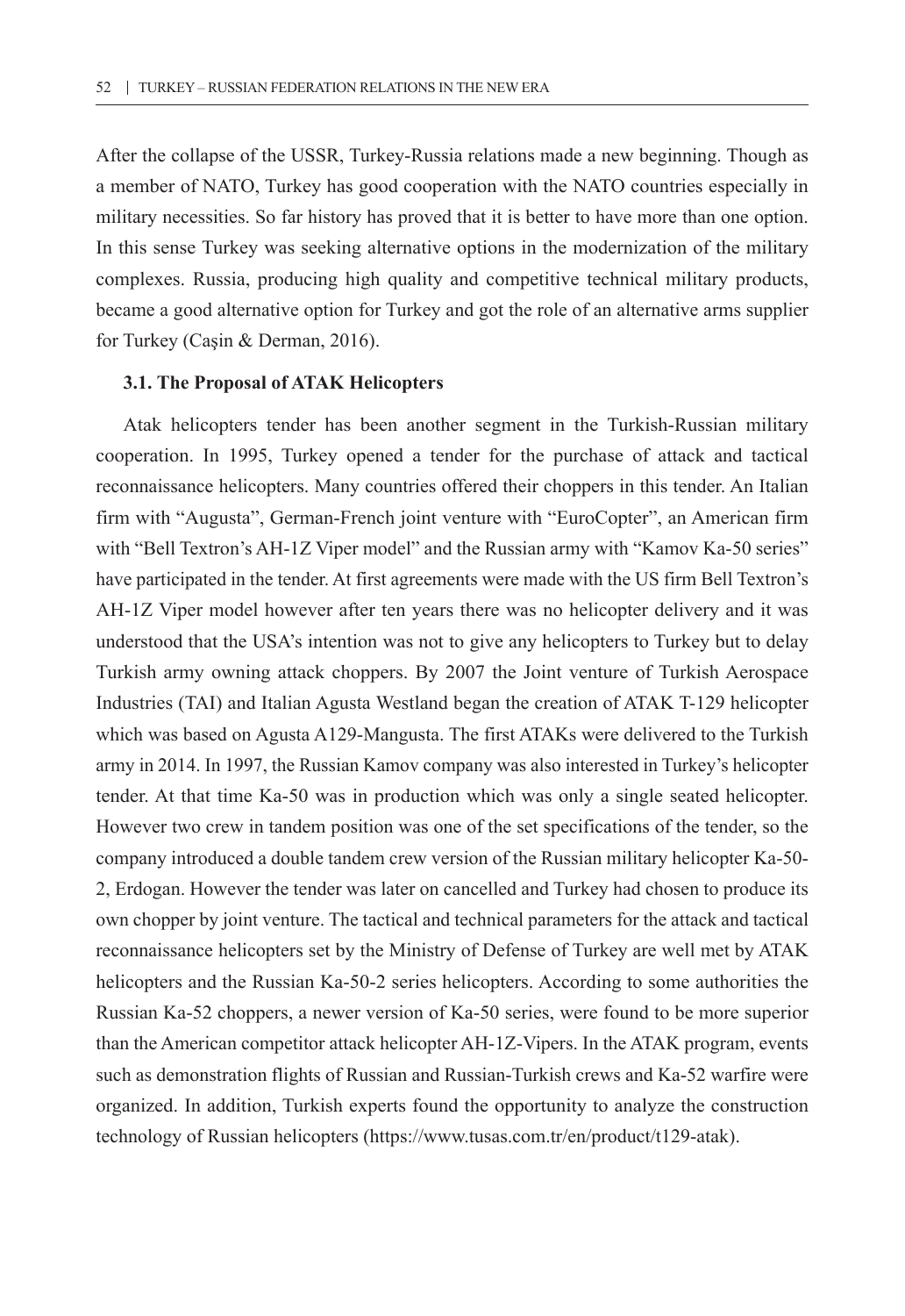#### **3.2. Air Defense Systems Tenders**

Turkey declared a tender for the purchase of air defense systems in 2009. The current Turkish air defense system was based on Nike-Hercules missiles. These missiles were made by US Western Electric firm with the outdated technology of the 1950s and were brought to Turkey between 1959-1964. This old technology missile systems became ineffective in modern warfare and modernization of them also appeared to be another problem. Thus, Turkey has wanted to purchase US Patriot PAC-2 missiles since 1994. However, many inhibitor situations like the economic crisis, increased conflicts with PKK terror organization, the inconsistency of the coalition governments and the reluctant intention of the US forced Turkey's air defense modernization project to be postponed for a while. As the AK party came to power and the situation in the country stabilized, the air defense subject arose again. In 2009 Turkey Long Range Air and Missile Defense System (T-LORAMIDS) declared a tender. The tender attracted the attention of the US, China, Russia and joint Franco-Italian companies. In addition to negotiations with other tender participants, Turkish-Russian negotiations on the possible procurement of Russian military systems intensified. Turkey was interested in Russian S-300 anti-aircraft missile system used by Greece. The S-300 missile systems were in fact the property of Southern Cyprus however due to legal opposition of Ankara, these systems couldn't be placed in Cyprus, so they were deployed to Rhodes Island and are under the control of the Greek army. Greece is also a member of NATO and the presence of the S-300 systems proves that Russian air defense systems can be integrated into the NATO army. Nowadays, Turkey is more interested in the S-400 Russian air defence missile systems which are a modernized version of the S-300 systems. However, Turkey's interest in Russian S-400 systems became a new issue getting harsh reactions from US and NATO countries. Mainly, objections arise on the topic of integrating a non-NATO weapon system into a NATO country. From Turkey's point of view, this was a Janus-faced policy of US and NATO, as integration of the S-300 to Greece had never been a problem and moreover it was the USA's reluctance to sell Patriot PAC-2 air defense missile systems forcing Turkey to seek an alternative. The Turkish government, however, did not give up the idea of modernizing the air defense system ([http://turkishpolicy.](http://turkishpolicy.com/blog/32/turkeys-purchase-and-the-path-to-a-post-american-alliance-architecture) [com/blog/32/turkeys-purchase-and-the-path-to-a-post-american-alliance-architecture\)](http://turkishpolicy.com/blog/32/turkeys-purchase-and-the-path-to-a-post-american-alliance-architecture).

## **4. Black Sea Security Cooperation**

In 1998, at the meeting of Chiefs of the Black Sea Navies (CBSN) in Varna, "The Black Sea Naval Cooperation Task Group-BLACKSEAFOR" was initiated by Turkey with the idea of establishing a multinational naval on-call peace task force. The purpose of this initiation was to enhance peace and stability in the Black Sea area by increasing regional co-operation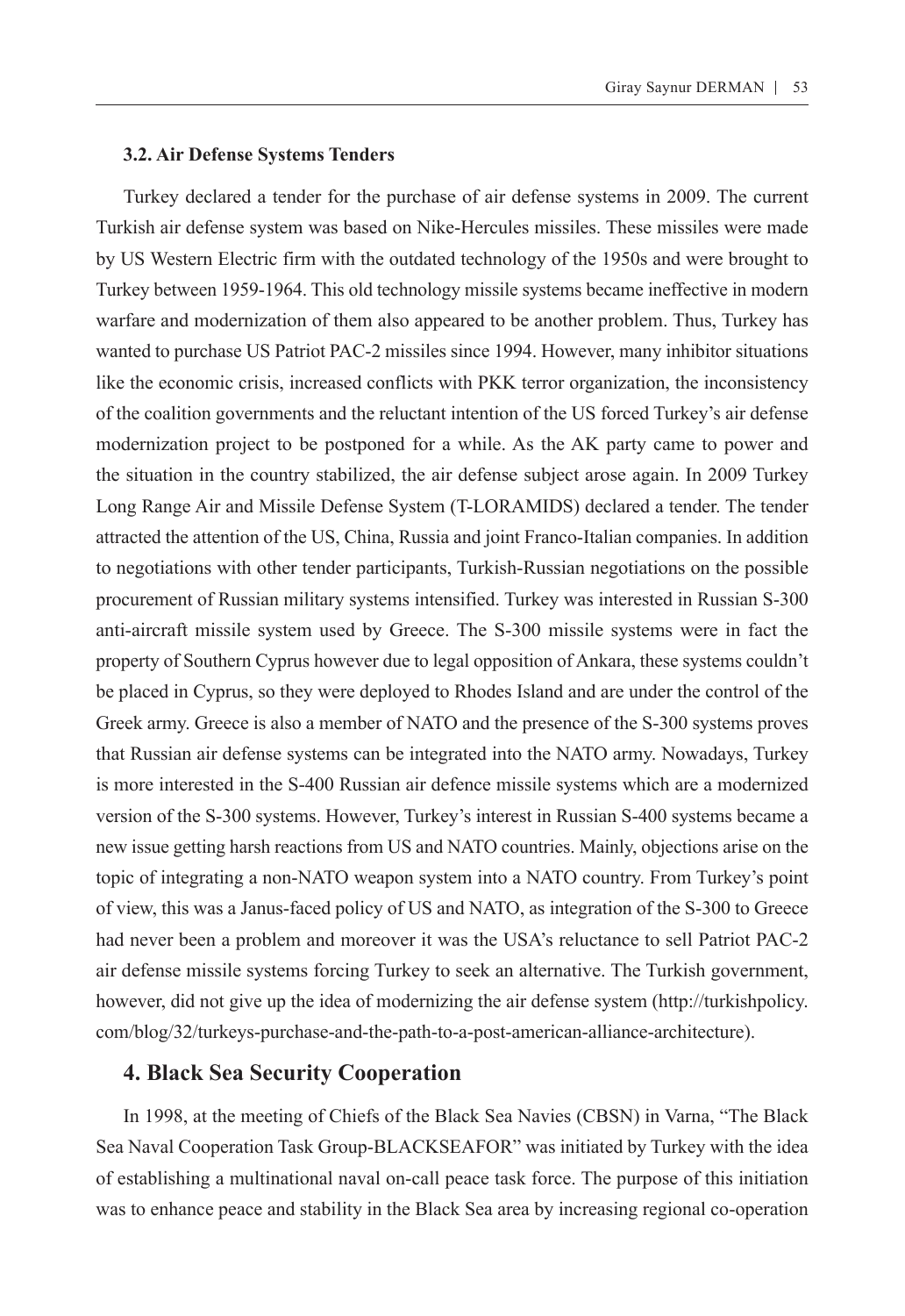and improving good relationships. On April 2, 2001 in İstanbul the BLACKSEAFOR establishment agreement was signed by Bulgaria Georgia, Romania, Russian Federation, Turkey and Ukraine (Derman, 2013).

In November 2004, Turkey officially invited the Black Sea countries to the operation "Black Sea Harmony". The aim of this operation was to monitor the southwestern region of the Black Sea for suspicious ships, to identify possible terrorist acts and weapons of mass destruction. Russia was the first country to respond to the invitation. On December 27, the Russian Federation's agreement to participate in the Black Sea Harmony operation was put into effect. The main forms of Russian participation in the operation were to exchange information about suspicious ships and, if necessary, to use Russian ships and aircraft in the northeastern Black Sea (Derman, 2013). The Black Sea Harmony operation which is an effective action of the Blackseafor group, is important in ensuring security in the region. It should also be noted that the developing dialogue between the Turkish and Russian military representatives plays a major role in strengthening the mutual trust between the countries.

## **5. The main problems between Russia and Turkey**

Albeit the relations between Turkey and Russia are progressing in a good manner, this doesn't mean that there are no controversial situations. Particularly since the beginning of the 1990s, the wave of regional ethnic conflicts and separatism movements, which have been seriously spreading, have influenced the course of Turkish-Russian relations from time to time. In this context, the Karabakh conflict in the South Caucasus (in fact, the Armenian occupation of Azerbaijan), the Chechen issue and the PKK issue have gained importance. The Chechen problem increased the tension of Turkish-Russian relations particularly during the first war of 1994–1996. Turkey's official policy had been the resolution of the Chechen problem by peaceful means within the territorial integrity of Russia. However, occasional organizational and individual activities of Chechen descent diaspora in Turkey have increased the tension in relations. In this era, the Russian ambassador of the time, Albert Chernyshev, indirectly stressing the PKK problem of Turkey, said "One should not throw a stone to the window of his neighbor if his house is also made of glass". Later on, Turkey managed to restrict the activities of the Chechen diaspora significantly in the country and Russia frequently repeated in its discourses that Russia is acting cooperatively against terrorism and took actions accordingly (Derman 2013). Thus, it is possible to say that the Chechen problem did not affect the tension of relations much during the hot conflicts that restarted in 1999. Abdullah Öcalan, leader of the PKK terrorist organization, escaped to Russia to evade the pursuit of Turkey in 1997. However, Russia deported Öcalan within a very short period of time and the PKK issue of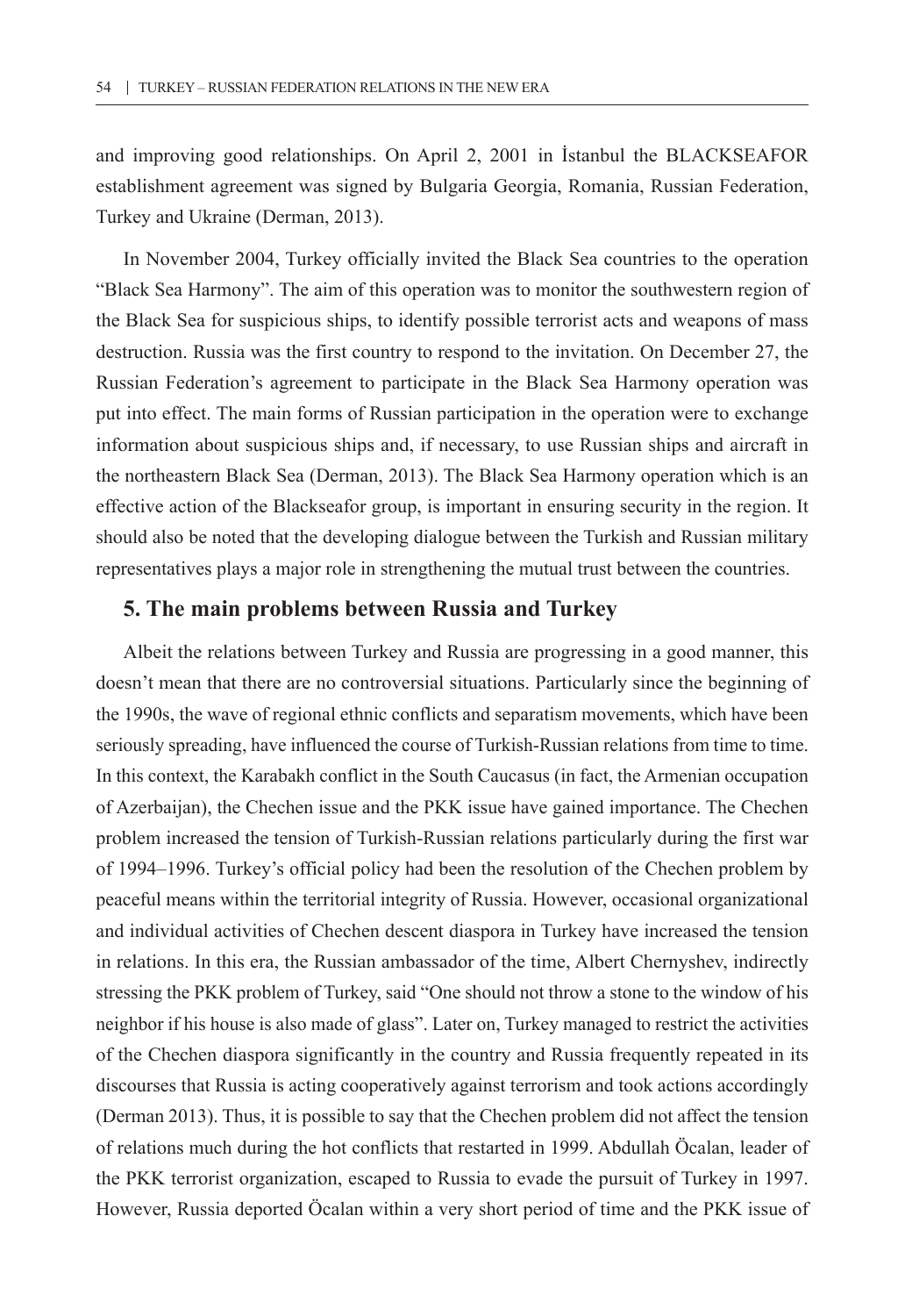Turkey has never become such a great problem in bilateral relations. In fact, there are a diverse group of subjects that are ongoing issues, carrying the potential to increase tension. Russia's support to Assad's regime in the Syria conflict, Russia's denial to accept PKK, PYD, YPG as terror organizations, presence of YPG's official office in Moscow, the deployed Patriot missiles in the Turkey-Syria border by NATO, the Ukrainian crisis and Russia's Crimea annexation, the pressure exerted on the Crimean Tatars and Aircraft crisis are some examples of the disagreements and ongoing issues (Derman, 2017, 111). Among these problems, the aircraft crisis was the sharpest bend and the breaking point in bilateral relations. In spite of regional and global disagreements such as Russia's evaluation of the 1915 Armenian issue as "genocide" and giving support to Southern Cyprus, it is possible to see that the two countries maintain their cooperation and strategic relations in the context of "win-win" rather than being in rivalry. Energy trade constitutes one of the important pillars of cooperation between Turkey and Russia. With the new pipeline agreements signed between the two countries, relations have reached a level that they have never been before. Oil and natural gas are the major subjects of trade between the two countries. Russia reliably continues to supply Turkey's oil and natural gas demands. Turkey's energy dependence on Russia is annoyingly increasing. No matter how friendly the relations between the two countries are, such dependence is not desirable. Despite the annual visit of 2-3 million Russian tourists to Turkey, the presence of border neighborhoods and 50 thousand international weddings, cultural relations between the two countries are quite weak. There is unfulfilled interest in Turkey's history and culture in Russia as there aren't enough Russian publications on this subject. Cooperation of the Universities and common publications would help cultural integration and development of social empathy, aiding the resolution of the conflicts and flourishing of the relations.

#### **6. Special Crisis in Turkey and Russia Relations**

On November 24, 2015, an unwanted event took place. Two fighter jets entered the territory of Turkey. These military aircrafts were later understood to be Russian Su-24, performing operations to land targets on northern Syrian territories (Caşin and Derman, 2016). One of these planes, violating the Turkish airspace, returned to Syrian airspace. However, the other Russian Su-24 fighter was shot down within the Turkish airspace. Turkey announced that although the aircraft had received warnings about territorial intrusion, it resisted leaving Turkish airspace so it was shot down according to the engagement rules. Formerly, in 2014 the Turkish airspace was again breached for about 15 minutes by Russian planes in the Black Sea, and in the following G 20 meeting this subject was discussed with Russian leader Putin and he confirmed that it would not happen again. Thereafter, Turkey declared that it would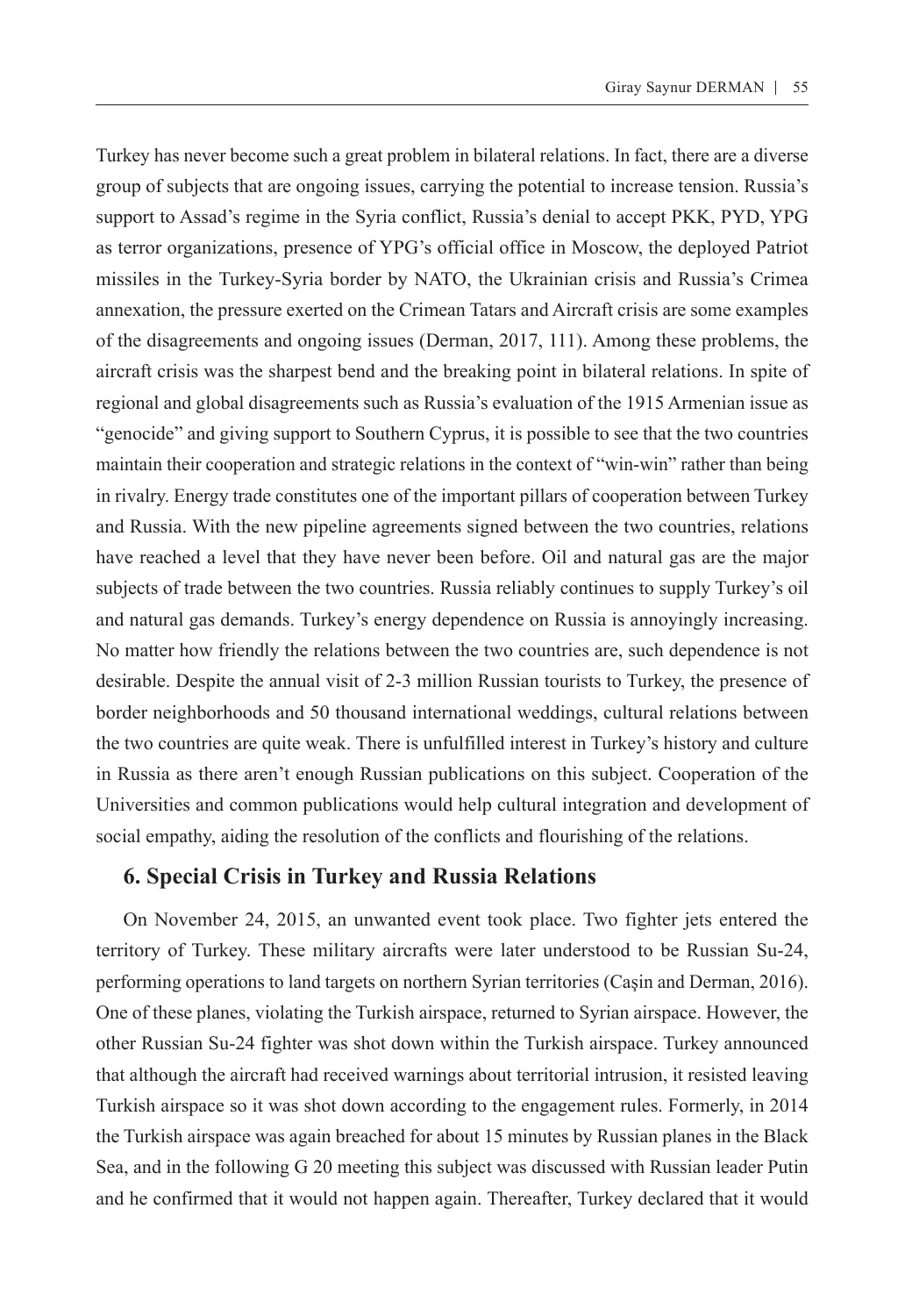not tolerate the violation of sovereignty rights ever since. During the G-20 meeting in Ankara, Putin pointing to Turkey declared "Some members give their support to al-Dawla al-Islamiya fi al-Iraq wa al-Sham (DAESH- terror organization formerly known as Islamic State of Iraq and the Levant (ISIS))". Because of the ongoing issues in Crimea and Syria, an ongoing tension had already existed. Putin accused Turkey of backstabbing. The Russian press also depicted Turkey as cowards, backstabbers, terrorist collaborators and traitors. "I think the shooting down of the Russian plane was previously planned. First of all, Ankara fears that Syrian Kurds will inevitably grow strong if DAESH is defeated. In such a case the idea of establishing a great Kurdistan will be possible. Secondly, Tayyip Erdoğan is trying to strengthen his political position through military rhetoric and he has just partly succeeded (Derman and Oba, 2017). Finally smuggling traffic made through the Syria-Turkey border brings significant revenue to Turkey." were the remarkable comments of Dmitri Abzalov, Deputy Prime Minister of the Center for Strategic Communications (Prime agency). The well-known Pravda newspaper was pressed with a very ugly title. "Fu….. cowards hiding on the outskirts of NATO…" ([https://www.pravda.ru\)](https://www.pravda.ru). According to a news article in Sputnik, Russian leader Putin said in a statement: "The problem is not only about the tragedy that we had yesterday, but much deeper. Not only we the Russians but also the whole world see that the existing governance of Turkey is deliberately pursuing domestic policies for Islamization of the country for many years." (https://news.sputnik.ru) The increased tension was a major blow to bilateral relations (Dyomkin, 2015). In the near past Russian Federation had entered Georgia and tore the two regions of the country, occupied Crimea, kept Eastern Ukraine within its sphere of influence, and sent warplanes to Syria to support Assad (Derman, 2015, 37). Therefore the leader of such a powerful country was expected to act in response. Russia's response to the downfall of Russian fighter jets by Turkish jets was strong.

#### **6.1. Measures taken by Russia**

Shooting down the plane had already increased the tension and evaluation of this topic harshly in the international media and contributed to the fiery atmosphere. On November 28 sanctions planned to be put into force against Turkey were announced by Russian President Vladimir Putin. As soon as the plane was dropped Russian Federation Foreign Minister Lavrov canceled his visit to Turkey. The State Duma and Federal Council, the two houses of parliament of the Russian Federation demanded the cancellation of scheduled flights to Turkey. A package of tough measures were revealed. Travel tours to Turkey were canceled, trucks from Turkey were kept waiting at the customs entry, entrance of Turkish goods from the Russian customs were stopped, food products checks increased, at the airports Turks were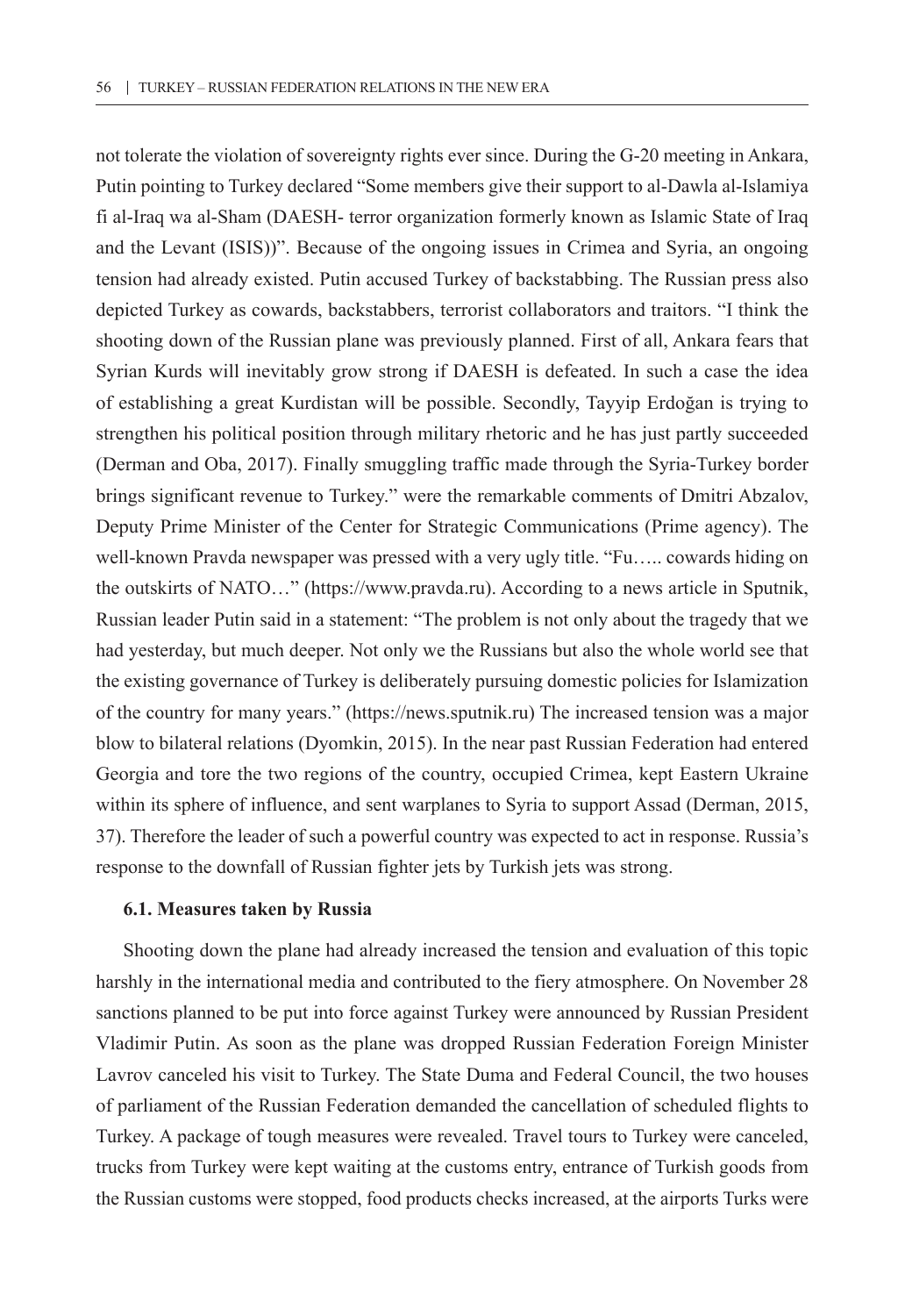forced to have extra security checks and were humiliated as potential criminals, businessmen were arrested unnecessarily for simple reasons. According to reports from the Russian Interfax news agency, Russian Prime Minister Medvedev, said that the important joint projects of Turkey and Russia may be canceled. Medvedev declared that Turkish companies could lose their shares in the Russian market. Economic measures also began to take effect quite soon. Russia announced that white meat intake from Turkey would stop by December 1, 2015. The first cut flowers of the season that were planned to be sent to Russia from Antalya remained at the airport. According to the RIA Novosti agency, the Russian General Staff spokesman Lt. Gen. Sergei Rudskoy reported as "One of the two greatest air defense warships of the Russian Navy, Moscow, the flagship of the Russian Black Sea fleet will be stationed at the junction of Turkey's and Syria's territorial waters". Furthermore, Russia deployed S-400 missiles to Syria after the crisis, which had a range of 350 km approximately against airborne targets. Without doubt, these modern and effective missiles would be a direct threat to Turkish and allied aircrafts (<http://s400.tass.ru>).

The particular explanations from the senior names of Russia's management staff made it clear that the economy of Turkey will be forced to suffer seriously as punishment. Following these developments, Gazprom PJSC, Rosneft, Lukoil, Magnitogorsk Iron & Steel OJSC, Turkish Airlines, Sberbank PJSC, Yandex NV, Anadolu Efes and Enka Construction came out to be the most vulnerable companies([https://www.sec.gov/Archives/edgar/](https://www.sec.gov/Archives/edgar/data/74663/000175272419048349/NPORT_828700853642636.htm) [data/74663/000175272419048349/NPORT\\_828700853642636.htm\)](https://www.sec.gov/Archives/edgar/data/74663/000175272419048349/NPORT_828700853642636.htm).

In comparison to the former years' first six months period, the trade volume between the two countries, in the first six months of 2016 had decreased by 35 percent. Similarly, the number of Russian tourists visiting Turkey dropped by 87 percent (Derman, 2019).

All of Russia's sanctions against Turkey, but especially the ones that were related to the economy, had a smashing effect on Turkey's tender financial balance.

#### **7. New Period in Post-Crisis Relations**

Relations between the two countries have changed its pathway after the November 24 aircraft crisis (Kurban  $& Cabbar11, 2019$ ). It can be derived that the political developments and international relations are variable dependent and fragile and this has a direct effect on economic relations between Turkey and Russia Federation. The beginning of the progress in relations between Turkey and Russia was not long ago but its route became tense and painful with the crisis.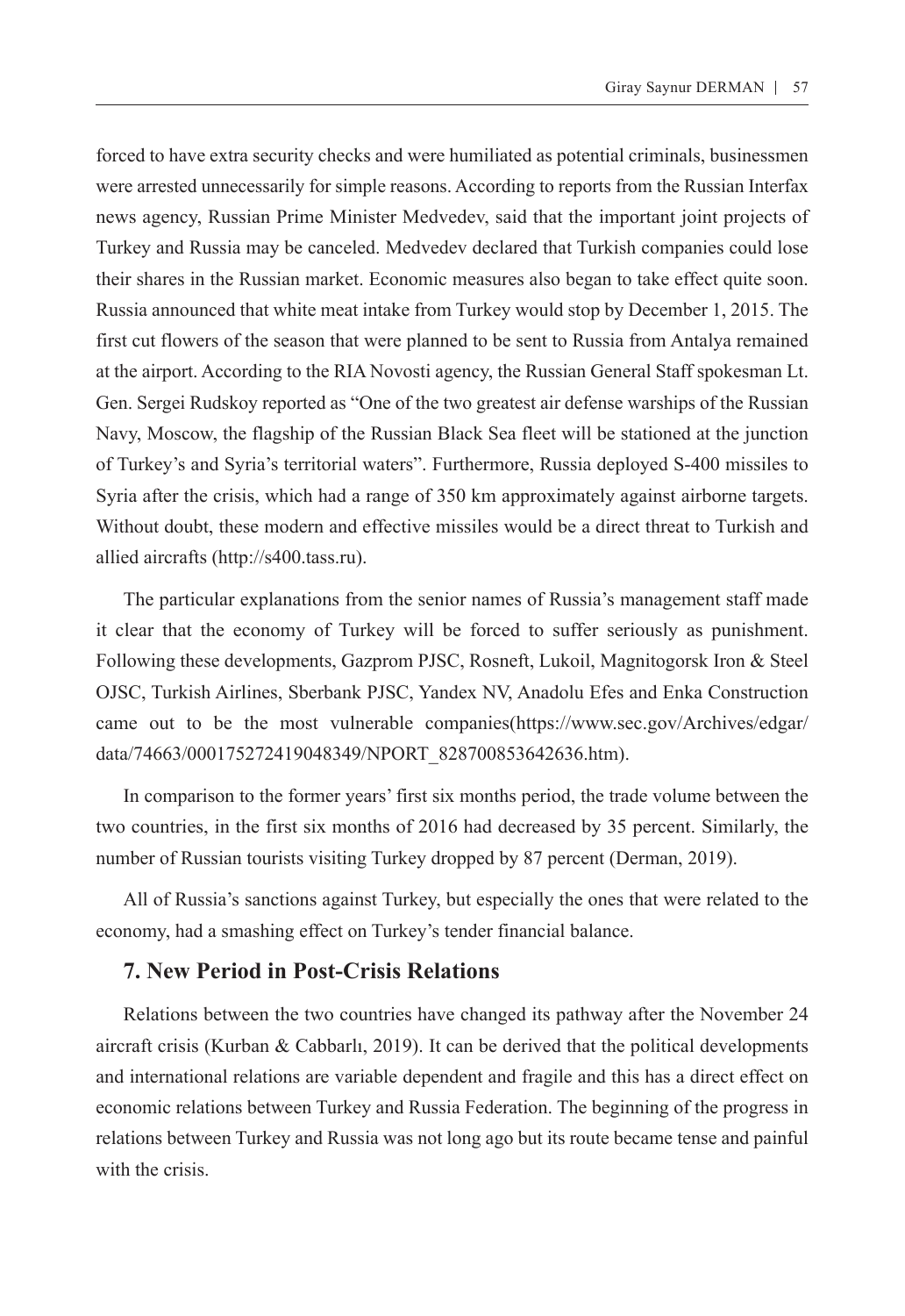The coldness between the two countries lasted until 27 May 2016. On this date, the first signs for positive steps in bilateral relations began to appear. In this context, in a conversation in Athens, with Alexis Tsipras, the Prime Minister of Greece of the period, the Russian leader Putin expressed their desire to improve relations with Turkey if the first step came from Turkey. In another time, during his meeting with Netanyahu, the Prime Minister of Israel of the period, in early June 2016, Putin expressed that he would support negotiations for the normalization of relations with Turkey and would support negotiations for the improvement of relations between Turkey and Israel and renormalization of the relations with Turkey (Derman 2017).

On June 14, 2016, President Recep Tayyip Erdoğan sent a congratulatory message to Putin and Prime Minister Binali Yıldırım sent a congratulatory message to Russian Prime Minister Dmitry Medvedev on the Russian National Day celebrated on June 12. On June 27, President Erdoğan sent a letter to Putin and expressed his condolences about the downfall of the Russian plane and the deceased Russian pilot. On June 29, Russian President Putin called President Erdoğan and thanked him. The two leaders agreed to act jointly to improve relations and restore their former state (Derman, 2019).

After the July 15 coup attempt, President Erdoğan made his first foreign visit to Russia on August 9, 2016 and the leaders of the two countries accompanied by a large delegation met in St. Petersburg (Derman, 2019).

All these developments can be described as positive developments after the aircraft crisis. However, on December 19, 2016, there was another sad event between the two countries that could lead to a new crisis. Russian Ambassador to Ankara Andrey Gennadiyevich Karlov was assassinated at the opening of a photo exhibition organized by the Russian Embassy at the Center for Contemporary Arts. "Do not forget Aleppo, do not forget Syria," said the assassin and was shot by security forces. Putin was fully aware of the events in Turkey during the 15 July coup attempt and did not blame Turkey for the assassination and evaluated the incident as a plan to make mischief and sabotage the scheduled tripartite summit in Moscow. In a similar way President Recep Tayyip Erdoğan made a statement regarding the assassination as "a provocation aimed at disrupting the normalization process". Russian President Vladimir Putin expressed the same views (Derman & Oba, 2017:35).

Despite the assassination of Russian ambassador Karlov creating anxiety of a second peak of the crisis concerning the Syria issue in Astana process, Turkey, Iran and Russia became important players acting in cooperation. Relations on trade, the fight against terrorism, the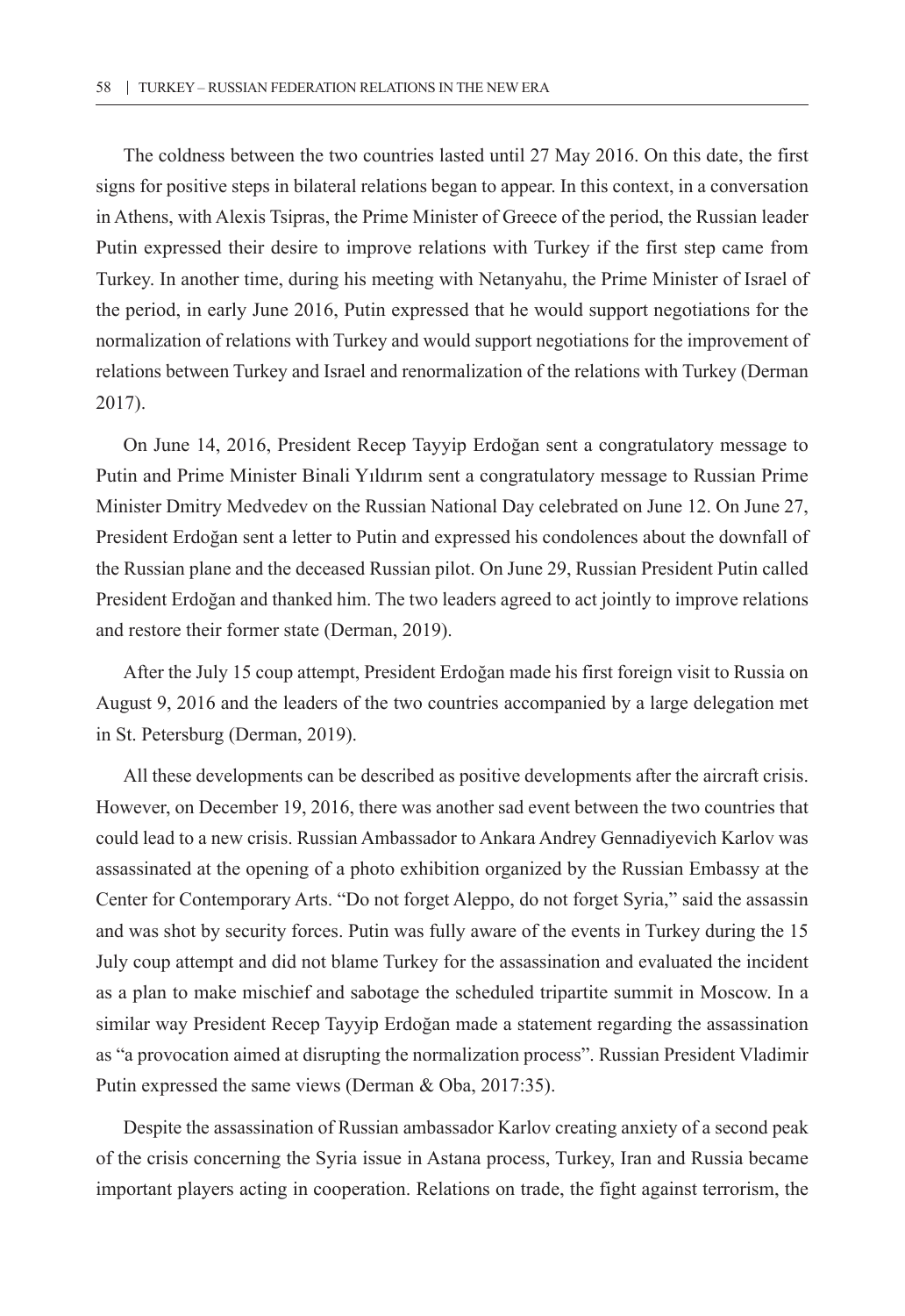Cyprus issue, Organization of Islamic Cooperation, the Turkish Straits and energy transmission lines have sometimes been positive and in some other periods and have been strained (Derman 2016). Considering the positive steps taken in the resolution of the Syrian issue within the framework of Astana spirit and the purchase of S-400 missiles from Russia, relations with Iran and the Russian Federation have improved considerably. The Number of Russian tourists visiting Turkey reached 6.5 million and a target trade volume of \$ 100 billion is aimed for. S-400 purchases took place and the Turkish Stream project was implemented. However, it must be notified that Russia also has economic problems. Russia has been achieving half of its budget from exported oil and gas. The sharp drop in oil and gas prices, stagnation of capital flow to the country and the sanctions imposed by the US and the European Union (EU) on account of the Ukraine crisis, have caused economic turbulence in Russia. According to data released by the Russian Federal Bureau of Statistics, the Russian economy contracted by 2.2 percent in the first quarter of 2015, contracted by 4.6 percent in the second quarter and by 4.1 percent in the third quarter compared to the same periods of previous year (Özer, 2016).

## **Conclusions**

Despite the coexistence and similarity of the historical fate of both countries, and consequently the existence of common interests, relations have been established on the basis of mutual distrust and necessitated the maintenance of deep-seated stereotypes that limit the possibilities of good neighborliness in both communities. Nevertheless, the question arises considering the evolving cooperation between Turkey and Russia. Is this cooperation a result of a strategic transformation in the Russian Federation foreign policy or is it a mere periodic necessity? Regarding the wars between Russia and Turkey, rivalry, expansion policies, spheres of influences, ideological differences, public competition, Russia's historical demands on Turkish territories, it can be claimed that there is no strategic transformation in Federation of Russia's foreign policy but the current cooperation is the process of periodic necessity. In this case, as the recent developments creates many opportunities for Turkey, this also embodies serious risks. Though Russia had been a global rival of the US after the Second World War in the context of global leadership, it has lost its struggle in the 1990s, but has not abandoned its claims. It still sees the US as the other pole. Therefore, the tension between the US and Turkey is seen as an opportunity. By establishing military and strategic relations with Turkey, one of the main actors of NATO which is founded against the Soviet threat, Russia not only keeps Turkey close to its influence sphere but also prepares grounds for the breakage of the security structure of NATO and the West. Thus, gains are obtained in the context of splitting the opposite front.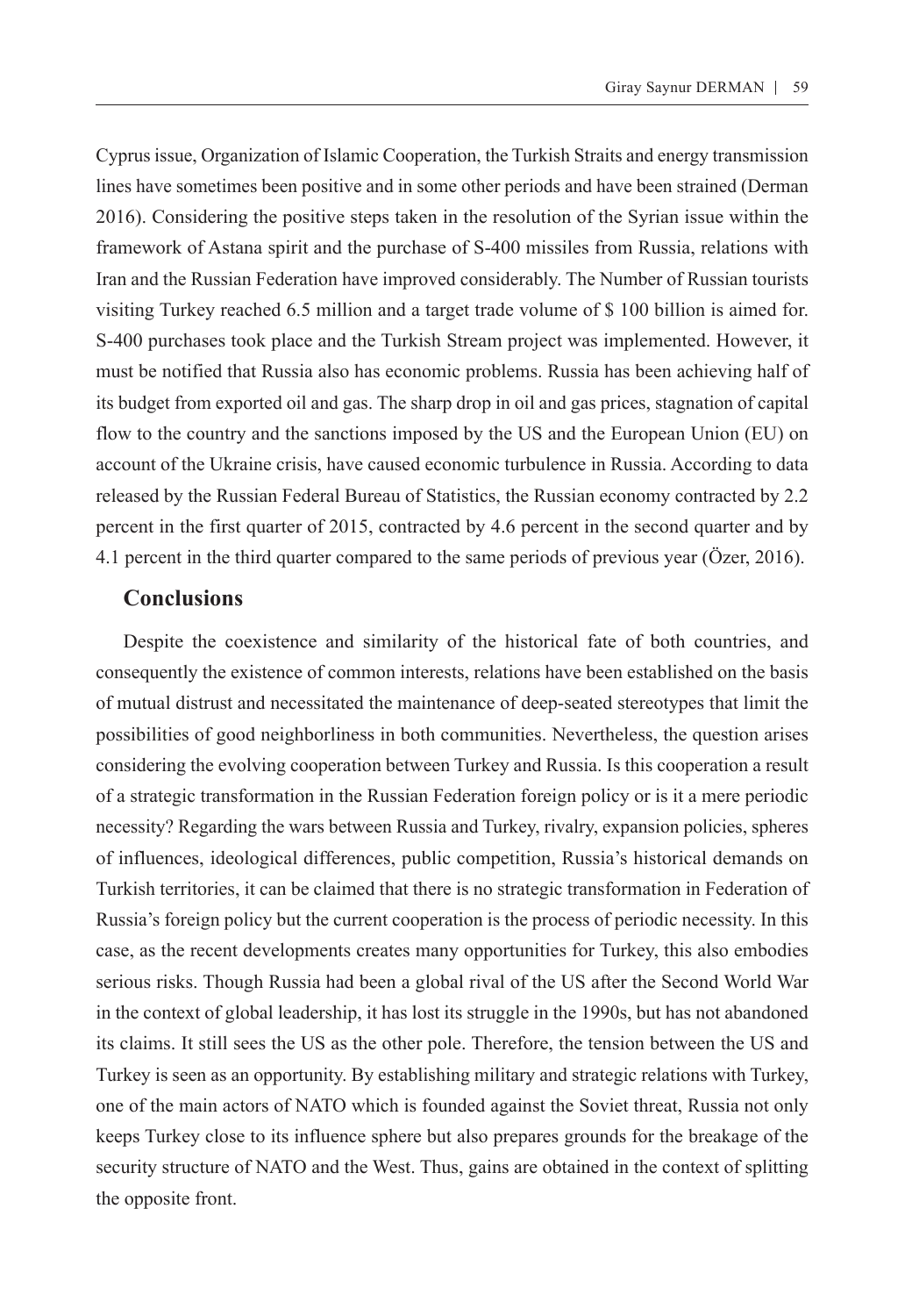Russia, as a lucrative market for military products, has never lost its interest in Turkey. Meanwhile, Turkey's armed forces actively would modernize the country not only with NATO, but also with other countries that can offer high quality products, are also open to cooperation in this field. However, due to the political orientation towards the West of Turkey it is not easy to enter the Turkish military technical market. Therefore, the Turkish-Russian military-technical cooperation largely depends on how independent foreign policy works for Turkey's NATO allies. Moreover, in recent years the priority of the Turkish government is not to purchase military equipment abroad but to develop its own military production. Considering these factors, the Russian joint military developments and technologies can be an important partner for Turkey in the shopping area. According to Russian Foreign Minister Sergey Lavrov, "the AK party came to power and after Prime Minister Erdogan, Turkish-Russian relations have gained a stable character in the fight against terrorism.

Russia is an important partner for Turkey. Having many years of experience in the production of military technical equipment, Russia manufactures high quality and competitive products with advanced technologies. Russia is interested in entering the Turkish militarytechnical market and is ready to make big concessions. As stated earlier, Turkey's new policy over the modernization of military technical systems is aiming not only at the purchase of equipment from other countries but also the creation of its own products. Russia seems to be ready to cooperate with Turkey in this area and not just for purchases, but also to make contracts for the joint production of military technical equipment. Currently, Russia and Turkey have already realized some major joint projects. A Russian company won the tender for the production of Medium Range Anti-Tank Weapon System in 2009, and in 2015 Turkey and Russia began to work on the joint project for a short-range missile system known as "Igla" which is in the category of Surface to Air Missiles (SAM), a Russian version of well-known Stinger missiles. Furthermore Turkey has also launched the purchase of S-400 missiles (https:// www.igla.ru). Despite the two countries' military demands, it should be noted that some political factors complicated cooperation of the two countries in the military-technical field. Primarily it should be taken into account that Turkey is a NATO ally and the military-technical priorities in the modernization of the system should follow certain standards (Derman, 2017). The rapprochement between Turkey and Russia in this area can complicate Turkey's relations with European countries and the US. Therefore, the Turkish government needs to pursue a balanced policy between East and West. Despite the existing restrictions of NATO and the US, in recent years Turkey has increasingly pursued a more independent foreign policy and tried to keep Russia as an important strategic partner. The economy sector and the energy sector have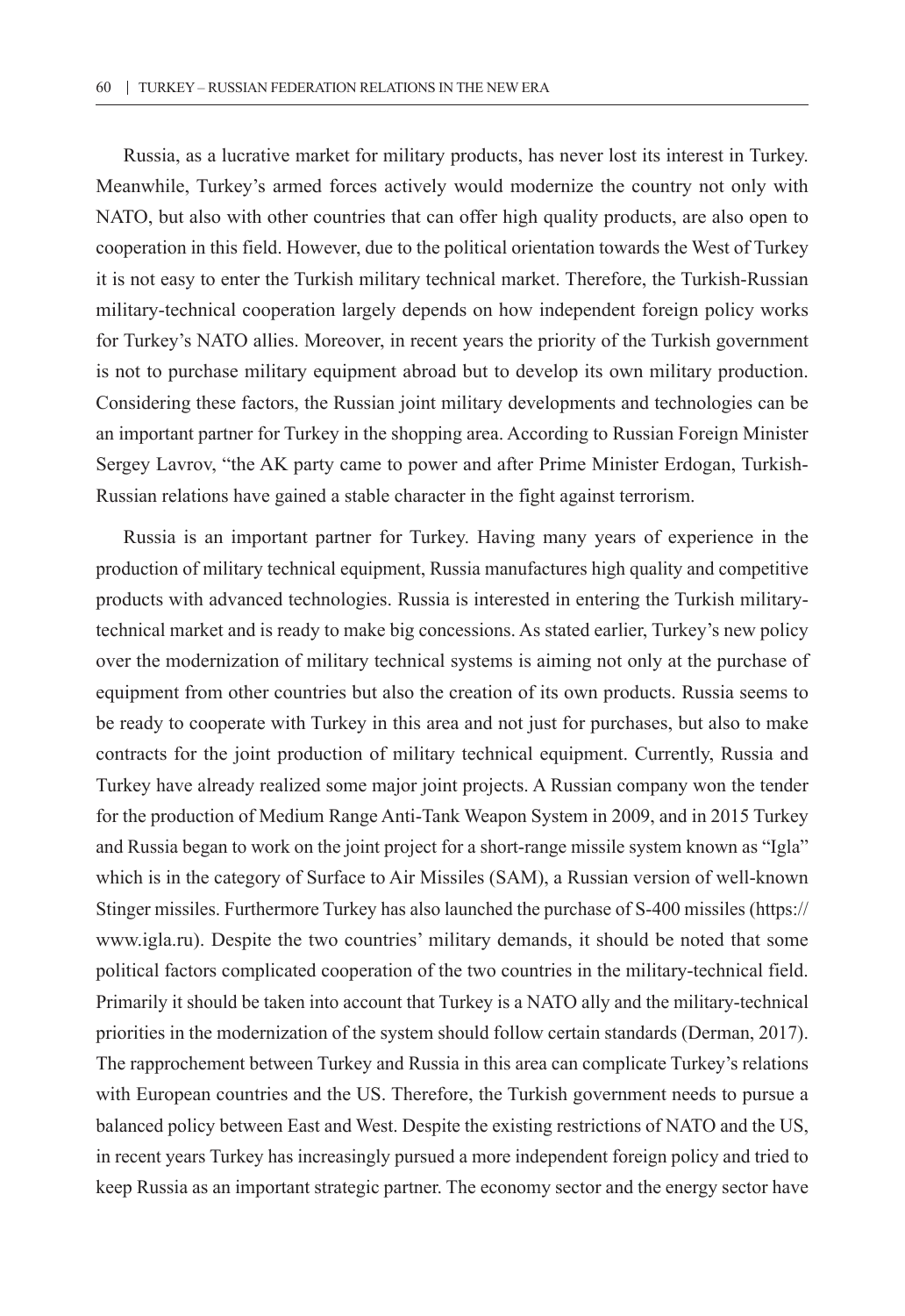become major fields of cooperation. During the AK Party's administration, a dynamic trade turnover growth was observed among the countries. Agreements for the projects of Akkuyu NPP and Turkey natural gas pipeline are the two important agreements signed between Turkey and Russia in the last decade, which are also believed to determine the quality of bilateral relations for many years.

The Moscow administration feels the necessity to have good relations with Turkey in order to be effective in both the Turkish and the Islamic world. Problem-free relations with Turkey means that it would be much easier for Russia to consolidate its position in the Turkish world. In terms of the Islamic world, there is a dual policy for Russia as Moscow evaluates the Muslim world in two axes, the Shiites and the Sunnis. Hence, Russia wants to expand its area of influence over Shiites via Iran and over Sunnis via Turkey. Besides, Russia seeks support of Turkey in the ongoing Syria issue. Turkey taking its position near the Russia-Iran axis becomes an argument to be used against the West. Furthermore, this also has a buffering and balancing effect against other actors and threats. When Idlib territory is considered as a special case, Putin begin to follow policies concordant with Turkey and by doing so escaped being cornered in the context of human rights, has tried to achieve a positive image in the international community, has reduced costs in Idlib projection and has escaped responsibility in case of a terrorist act. Syria, which is considered as the last stop of the Arab Spring and dominated by instability and chaos for approximately seven years, eventually has managed to seize its supremacy over the terrorist groups and ensured control over the majority of the country. On the road to success, the Damascus regime made a joint decision in the Idlib projection with Russia and Iran. The option of performing an extensive military operation in the region had been a major debate subject in the Tehran Summit on September 7, 2018. At the summit Iran, Russia and Syria shared the same opinion of executing the military operation, however Turkey underlined the drawbacks of such an action. Thus, the common point of the analyzes and evaluations after the summit was that the expected result could not be achieved and the "Astana Spirit" was damaged. Recep Tayyip Erdogan's explanations after his return from Tehran were in the sense of confirming the dissidence. However, only ten days later, the Putin-Erdogan meeting in Sochi disintegrated the negatives of the Tehran Summit. The most important outcome of the Sochi interview is that the Russian Federation began to exhibit a posture close to the thesis of Turkey and has been more affirmative to Ankara's demands. The flexible foreign policy of Russia towards Turkey cannot be attributed only to the result of an understanding set forth in the Sochi Interview. After the "Airplane Crisis" between the two countries, initiation of letter diplomacy enhanced normalization of the relations and later on the failed coup attempt on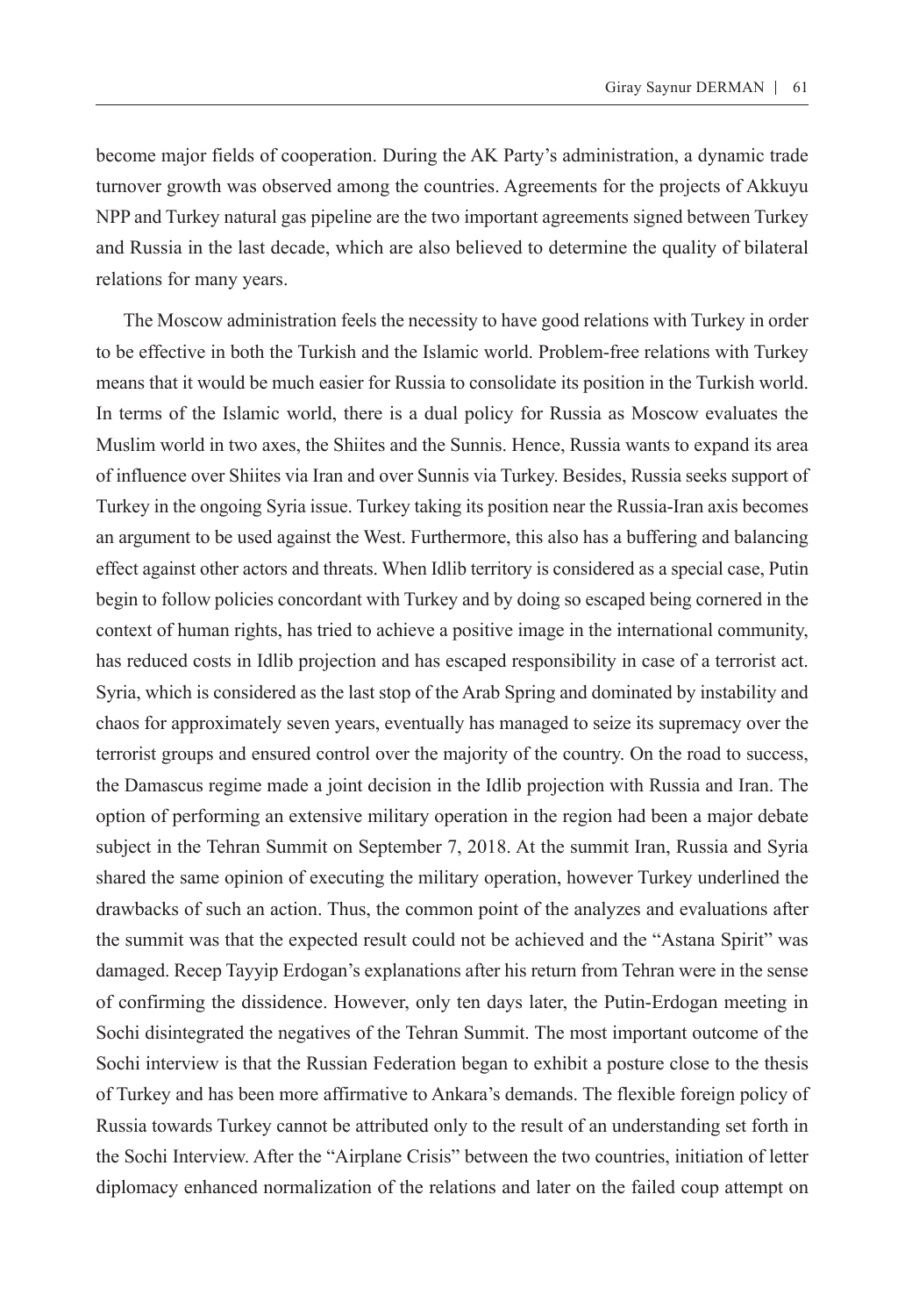15 July 2016 started a new phase . This new phase is based on a friendly relationship system in which both parties pay maximum attention to relations, respond to each other's demands, maintain soft-tone explanations even in crisis situations or in case of political discrepancies.

From the perspective of the Russian Federation, it can be stated that four important points come into prominence in determining, shaping and conducting the foreign policy. The Eurasia Cooperation Action Plan signed on 16 November 2001 between Russia and Turkey is the first one of these. The second point is Russia's new strategic vision that goes beyond being an expansionist and regional power and evolving into multipolarity in the international system. In this respect, the Moscow administration led by Putin has come a long way primarily by confronting its internal structural problems. In this process, separatist movements were liquidated, economic strides were made and serious improvements were achieved in military capacity. Russian decision-makers then began to test the international system. In this context, there have been military, political and economic initiatives. The third point is that with the questioning of the US global leadership, the effectiveness and population of the Moscow administration has been opened up according to Russian decision-makers. Thus, rapprochement policy is aimed towards players that have periodical or traditional tension with the US and in this context particularly towards Iran and Turkey. Finally the fourth point is that Russia has to care for the Turkish world and Islamic world as one of the main determinant parameters in its strategic projections due to geographical and socioeconomic conditions. Thus, it can have the opportunity to control a large geography and population with economic and natural resources. According to these four mentioned points effective in the foreign policy of Russian Federation, it can be emphasized that Russia needs Turkey in the realization of its global objectives. First of all Russian expansionism in the Caucasus-Caspian-Persian Gulf axis or Black Sea-Aegean Sea-Mediterranean axis cannot be realized against the presence or opposition of Turkey. Therefore, Russia's rapprochement policy with Turkey is a tactical stance that coincides with the interests of Russia and in a sense aims to neutralize Ankara. It is of particular interest that Turkey is surrounded by Russia in the Balkans, Black Sea, Middle East axis. During the problematic process with the EU and US, Turkey has comprehended that there are many other options in the world. As it will be recalled, Erdogan made this very clear during his prime ministry, saying, "If necessary, we will say goodbye to the EU and turn to the Shanghai Cooperation Organization".

Turkey is the second country where the demand for electricity and natural gas increased most in the world. In the forthcoming period, consistent with its economic and social development targets, it is expected that Turkey will continue to be one of the most dynamic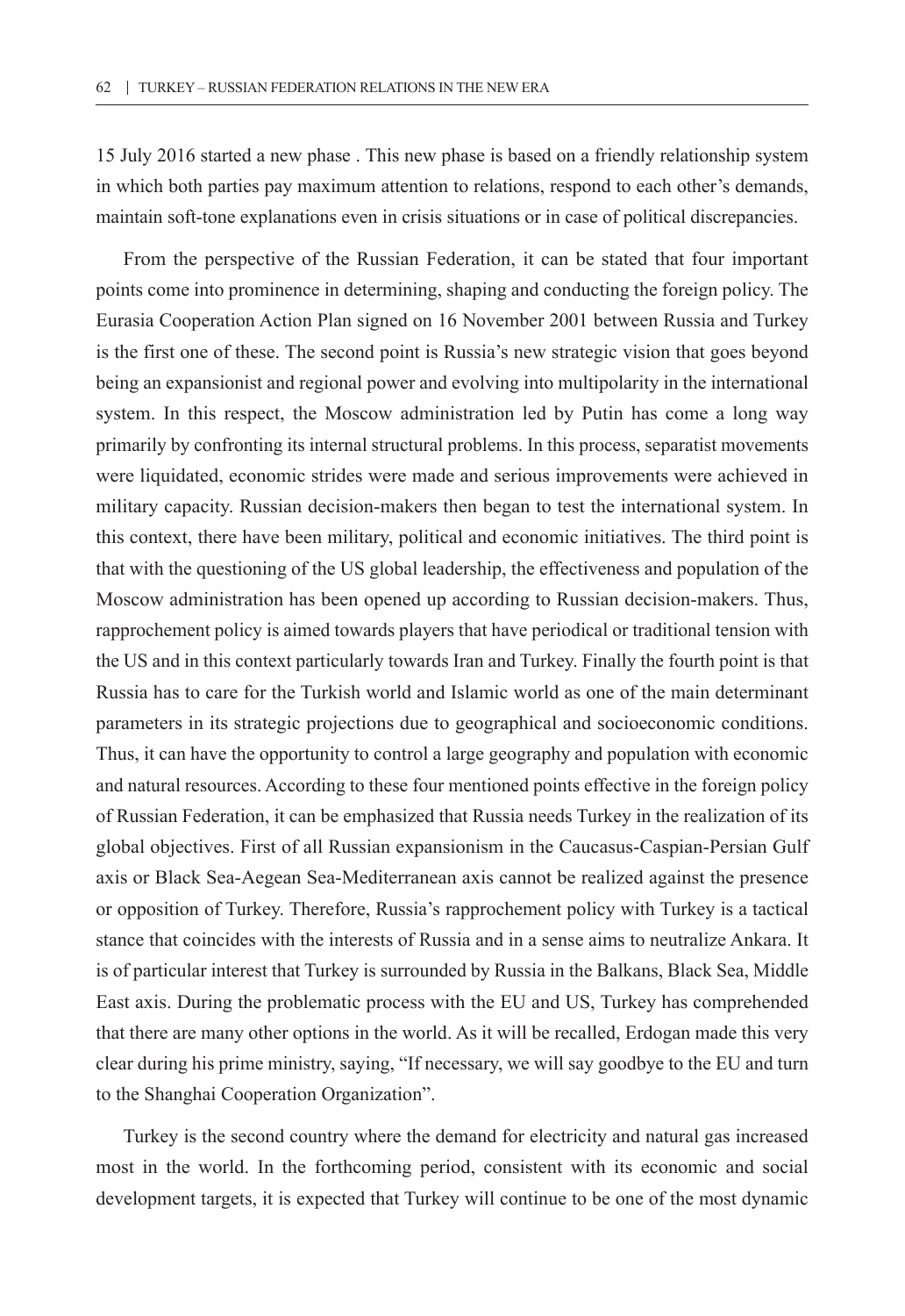economies in the world sustaining the increase in the energy demand. As a result of this increasing energy demand, Turkey becomes more and more dependent on energy imports, primarily oil and natural gas. Currently Turkey supplies about 26% of its total energy demand from the domestic sources. The rest of its energy demand is supplied from the imported resources mainly from the Federation of Russia. Relations with Russia have gained importance in many ways, including the S-400 acquisition in the defense industry and the Turkish current. In a sense Russia and Turkey have become strategic partners cooperating mainly in energy and military. Despite this interdependence of Russia and Turkey, it should not be ignored that there is serious conflict of interest between the two in the regions of the Caucasus, Central Asia and the Middle East. Based on these conflicts, the economic rapprochement between the two countries may not easily turn into political rapprochement and it is also not easy for Turkey to abandon the US and EU at its own will.

It can be concluded that during the AK Party governance relations with Turkey and Russian Federation have reached a new level. The implementation of long-term huge projects illustrates the mutual trust between Turkey and Russia. Strong economic interdependence between countries has become a factor that helps overcome some political disagreements between countries. Although there are political disagreements in some issues, recently both countries share their common views related with regional problems and also pursue coordinated policies at the international dialogue level. So far the running process demonstrates that mutual cooperation meets the national interests of the two states and continues to develop in the context of a tactical partnership.

#### **References**

- Adamçik, V. V. (2002). *Vsemirneya İstoriya: Holodnaya Voyna Raspad SSSR* [World History: Cold War USSR Disintegration]*,* Minsk, Ukraine: Sovremennıy.
- Aleksandrov, S. K. (1989). *Strany Mira* [Countries of the world]. Moskova, Russia: Politizdat.
- Arbatov, A. (1994). Russian Foreign Policy Priorities for the 1990s, in Teresa Johnson & Steven Miller (Ed.), *Russian Security After the Cold War,* Washington DC, p. 1–42.
- Arbatov, Alexei, Chayes, Abram, Chayes, Antonia Handler & Olson, Lara, (eds.) (1997). *Managing Conflict in the former Soviet Union: Russian and American Perspectives,* Cambridge, UK: MA, MIT Press.
- Bogaturov, A. (1993, December 29). Post Elections Russia and the West, *Nezavisimaya Gazeta*, 1993, December 29.
- Caşın, M. H. & Derman, G. S. (2016). *Rus Dış Politikasındaki Değişim ve Kremlin Penceresinden Yeni Ufuklar*  [Change in Russian Foreign Policy and New Horizons Through the Kremlin Window], Ankara, Turkey: SRT Yayınları.
- Davutoğlu: Genelkurmay, Rus uçağını düşüren pilotun FETÖ'cü olmadığını iletti [Davutoğlu: The General Staff stated that the pilot who dropped the Russian plane was not FETO]. [https://tr.sputniknews.com/](https://tr.sputniknews.com/turkiye/201701121026737564-davutoglu-darbe-komisyonu-gulen-erdogan-talimat/) [turkiye/201701121026737564-davutoglu-darbe-komisyonu-gulen-erdogan-talimat/](https://tr.sputniknews.com/turkiye/201701121026737564-davutoglu-darbe-komisyonu-gulen-erdogan-talimat/) (Date of access: 19.02.2019).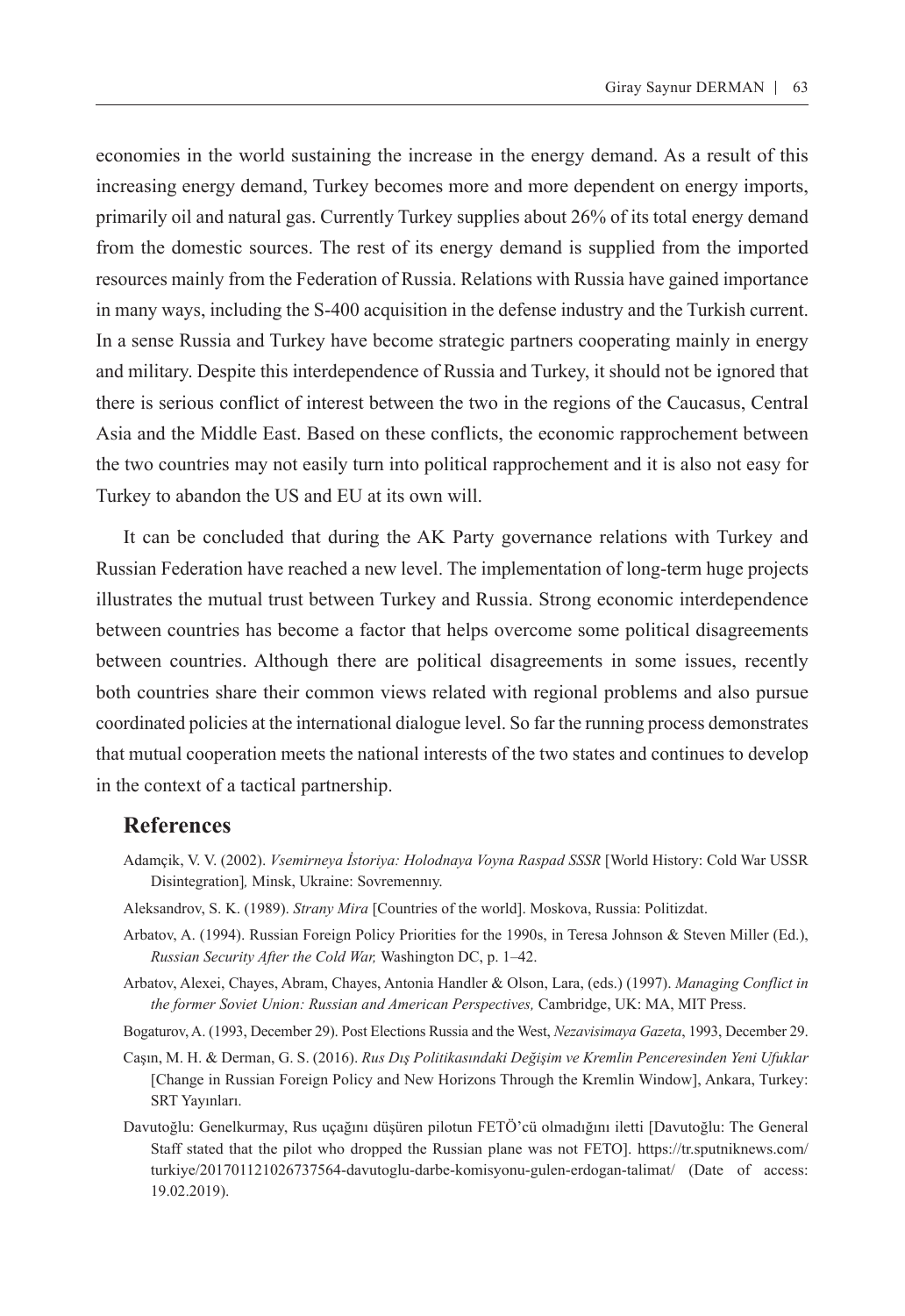- Derman, G. S. & Oba, H. (2017). Reading the Moves of the Leaders on the Eurasian Chessboard Comparative Operational Code Analysis of Vladimir Putin and Recep Tayyip Erdogan, *International Journal of Business Perspectives &Social Science Information*, (IJBP-SSI) is a peer-reviewed, and refereed journal published by American University Management Agency Vol.1, Fall, Florida: USA, 2-17, Retrieved from http://www. aumausa.org/ ISSN: 2572-052X
- Derman, G. S. (2013). Blue Black Sea: New Dimensions of History, Security, Politics, Strategy*, Energy and Economy, Black Sea Regional Policies of Russia and the United States after September 11.*, Giray Saynur (Bozkurt) Derman (eds.), Cambridge Scholars Publishing, ISBN: 978-1-4438-4244-0.
- Derman, G. S. (2015). *Ukranian Foreign Policy and the Internal Determinants*, LAMBERT Academic Publishing ISBN: 976-3-659-68072-4.
- Derman, G. S. (2016). Bağımsız Devletler Topluluğu (BDT) Dönemi Rus Dış Politikası Paradigmaları (Paradigms of the Russian Foreign Policy in the Commonwealth of Independent States (CIS) Era). *Gazi Akademik Bakış*, *10*(9), 289–295.
- Derman, G. S. & Oba H. (2016). Making a Determination from the Operational Code of a New and Influential Actor: President of Turkey Recep Tayyip Erdogan. Bilig, *Journal of Social Sciences of the Turkish World, 79*, 45–68.
- Derman, G. S. (2017). Türkiye'nin Kırım Siyaseti, Kırım Haber Ajansı, QHA, Retrieved from [http://old.qha.](http://old.qha.com.ua/tr/fikir-yazilari/turkiye-nin-kirim-siyaseti/152891) [com.ua/tr/fikir-yazilari/turkiye-nin-kirim-siyaseti/152891](http://old.qha.com.ua/tr/fikir-yazilari/turkiye-nin-kirim-siyaseti/152891) (Date of Access: 20.02.2017)
- Derman, G. S. ABD ile Rusya Arasında "Esed Krizi ve Türkiye'nin Tutumu, Retrieved from [https://ankasam.](https://ankasam.org/abd-ile-rusya-arasinda-esed-krizi-ve-turkiyenin-tutumu) [org/abd-ile-rusya-arasinda-esed-krizi-ve-turkiyenin-tutumu](https://ankasam.org/abd-ile-rusya-arasinda-esed-krizi-ve-turkiyenin-tutumu) (Date of Access: 11.04.2017)
- Derman, G. S. (2017, April 10). Paylaşılamayan Yarımada: Kırım, *Kırım Haber Ajansı QHA,*Retrieved from http://old.qha.com.ua/tr/fikir-yazilari/paylasilamayan-yarimada-kirim/154491
- Derman, G. S. (2017, March 25). Türkiye Füze ve Hava Savunma Sistemi Konusunda Rusya ile Anlaşma Sağlarsa NATO'nun Tepkisi Ne Olur? [If Turkey Missile and Air Defense System Agreement with Russia, NATO's Response Regarding Provides What Happens?]. *ANKASAM Ankara Kriz ve Siyaset Araştırmaları Merkezi.*Retrieved from[https://ankasam.org/turkiye-fuze-ve-hava-savunma-sistemi-konusunda-rusya-ile](https://ankasam.org/turkiye-fuze-ve-hava-savunma-sistemi-konusunda-rusya-ile-anlasma-saglarsa-natonun-tepkisi-ne-olur/)[anlasma-saglarsa-natonun-tepkisi-ne-olur/](https://ankasam.org/turkiye-fuze-ve-hava-savunma-sistemi-konusunda-rusya-ile-anlasma-saglarsa-natonun-tepkisi-ne-olur/)
- Derman, G. S. (2016, March, 27). Türkiye ve Rusya İlişkilerinin Analizi [Analysis of Turkey and Russia Relations], *Kırım Haber Ajansı QHA,*http://old.qha.com.ua/tr/fikir-yazilari/turkiye-ve-rusya-iliskilerininanalizi/143896/
- Derman, G. S. (2019, September 23). Türkiye-İran İlişkilerinde Rusya Faktörü, *ANKASAM Ankara Kriz ve Siyaset Araştırmaları Merkezi.*Retrieved from <https://ankasam.org/turkiye-iran-iliskilerinde-rusya-faktoru/>
- Derman, G. S. (2019, April 09). Türkiye-Rusya 8. Üst Düzeyli Stratejik Konsey Toplantısı [8th Turkey-Russia High Level Strategic Council Meeting], *ANKASAM Ankara Kriz ve Siyaset Araştırmaları Merkezi,* Retrieved from <https://ankasam.org/turkiye-rusya-8-ust-duzeyli-stratejik-konsey-toplantisi/>
- Derman, G. S. (2017, April 10). Türkiye-Rusya Üst Düzey İşbirliği Konseyi"nin Altıncı Toplantısında Cumhurbaşkanı Erdoğan-Putin Görüşmesinin Sonuçları [Turkey-Russia High Level Cooperation Council "President of the Sixth Meeting of the results of Erdogan-Putin Talks], *ANKASAM Ankara Kriz ve Siyaset Araştırmaları Merkezi.*[https://ankasam.org/turkiye-rusya-ust-duzey-isbirligi-konseyinin-altinci](https://ankasam.org/turkiye-rusya-ust-duzey-isbirligi-konseyinin-altinci-toplantisinda-cumhurbaskani-erdogan-putin-gorusmesinin-sonuclari/)[toplantisinda-cumhurbaskani-erdogan-putin-gorusmesinin-sonuclari/](https://ankasam.org/turkiye-rusya-ust-duzey-isbirligi-konseyinin-altinci-toplantisinda-cumhurbaskani-erdogan-putin-gorusmesinin-sonuclari/)
- Derman, G.S. (2017, January 01). Suriye Krizinin Çözümünde İki Önemli Aktör [Two Important Actors in the Solution of the Syrian Crisis]. Retrieved from<https://ankasam.org/suriye-krizinin-cozumunde-iki-onemli-aktor/>
- Derman, G. S. (2006). Enerji Nakil Hatları ve Türkiye-Rusya İlişkileri [Power Lines and Turkey-Russia Relations], *Stratejik Araştırmalar Dergisi, 7*, 21–45.
- Derman, G. S. (2016). Rus Dış Politikasında Reformların Etkisi ve Sonuçları [Impacts and Results of Reforms in the Russian Foreign Policy]. *Karadeniz Araştırmaları Dergisi, Journal of the Black Sea, 13*(49), 79–89.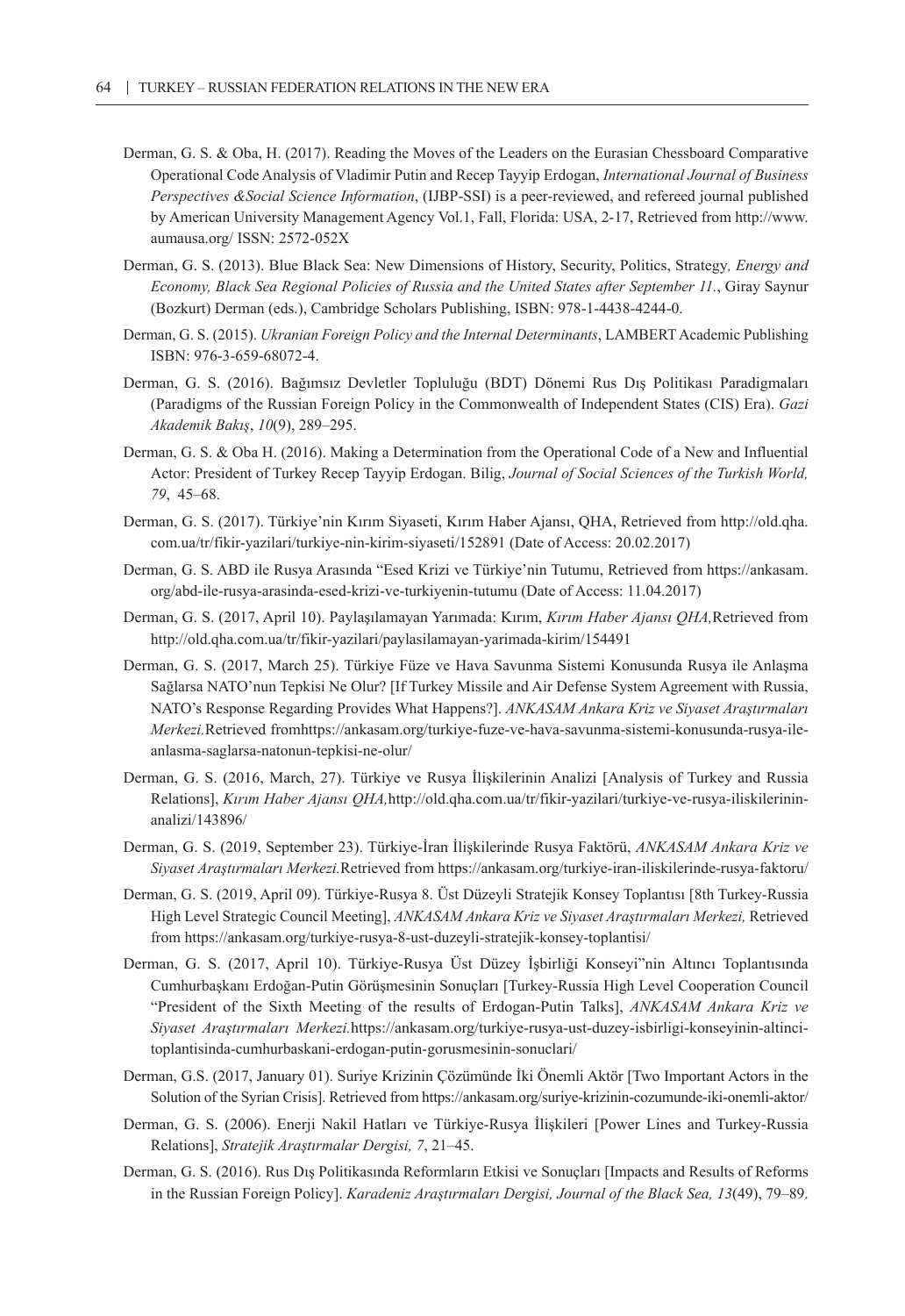- Derman, G. S. (2017). Myths, Ukranian Identity and the Role of Media in Crisis between Russia and Ukraine, *Uluslararası Hakemli Ekonomi Yönetimi Araştırmaları Dergisi,* ISSN 2148-8207, Doi 10.17373/UHEYAD .3, p. 111-127.
- Derman, G. S. (2019, March 21). Nazarbayev Demokrasi Yolunda Önemli Bir Adım Attı [Nazarbayev Takes An Important Step On The Way To Democracy]. *Anadolu Ajansı.* AA[.https://www.aa.com.tr/tr/politika/](https://www.aa.com.tr/tr/politika/nazarbayev-demokrasi-yolunda-onemli-bir-adim-atti/1424918) [nazarbayev-demokrasi-yolunda-onemli-bir-adim-atti/1424918/](https://www.aa.com.tr/tr/politika/nazarbayev-demokrasi-yolunda-onemli-bir-adim-atti/1424918)
- Dugi̇n, A. (2005). *Rus Jeopolitiği: Avrasyacı Yaklaşım*, (Vügar İmanov trans.), İstanbul: Turkey, Küre Yayınları,
- Dyomkin, D. (2015, November 30). Putin Says Turkey Shot Down Russian Plane To Defend IS Oil Supplies. Retrieved from [https://www.reuters.com/article/us-mideast-crisis-syria-russia-turkey/putin-says-turkey-shot](https://www.reuters.com/article/us-mideast-crisis-syria-russia-turkey/putin-says-turkey-shot-down-russian-plane-to-defend-is-oil-supplies-idUSKBN0TJ2EQ20151130)[down-russian-plane-to-defend-is-oil-supplies-idUSKBN0TJ2EQ20151130](https://www.reuters.com/article/us-mideast-crisis-syria-russia-turkey/putin-says-turkey-shot-down-russian-plane-to-defend-is-oil-supplies-idUSKBN0TJ2EQ20151130)
- Easter, M. G. (2000). *Reconstructing the State: Personal Networks and Elite Identity in Soviet Russia*, Cambridge, UK: Cambridge University Press.
- Freedman, R. (2002, June). Putin and The Middle East, *MERIA, 6*(2).
- Horelick, L. A. (1987). Soviet Foreign Policy Under Gorbaçov, (Murray Feshbach eds.), *National Security Issues of the USSR,* Work Shop 6-7 November 1986, NATO, hg, Brussels, Belgium, (Dordrecht-Niderland: Martinus Nijhoff Publishers, p. 1-16.
- [https://ankasam.org/suriye-krizinin-cozumunde-iki-onemli-aktor/,](https://ankasam.org/suriye-krizinin-cozumunde-iki-onemli-aktor/) ANKASAM, Ankara Kriz ve Siyaset Araştırmaları Merkezi, (Date of Access: 01.01.2017)
- http://databank.worldbank.org
- http.www.enerji.gov.tr -Türkiye Enerji ve Tabii Kaynaklar Bakanlığı Resmi İnternet Sitesi, (Date of Access: 27 Kasım 2006)
- <http://www.foreignpolicy.org.tr>
- http://www.gazetasng.ru
- <http://www.government.gov.ru>
- <http://www.hurriyet.com.tr/gundem/dakika-dakika-darbe-girisimi-15-16-temmuz-2016-40149409>
- http://www.kremlin.ru
- <http://kesz.ru/en/>
- http://www.kremlin.ru/withflash/Vneshnyaya\_politika619.shtml http://www.mfa.gov.tr
- <http://www.mid.ru>
- [http://www.mfa.gov.tr/relations-between-turkey-and-the-russian-federation.en.mfa.](http://www.mfa.gov.tr/relations-between-turkey-and-the-russian-federation.en.mfa)
- [http://www.milliyet.com.tr/rusya-turkiye-nin-talebine-iliskin-olarak-nato-ile-gorusecegiz/dunya/](http://www.milliyet.com.tr/rusya-turkiye-nin-talebine-iliskin-olarak-nato-ile-gorusecegiz/dunya/dunyadetay/23.11.2012/1631679/default.htm) [dunyadetay/23.11.2012/1631679/default.htm,](http://www.milliyet.com.tr/rusya-turkiye-nin-talebine-iliskin-olarak-nato-ile-gorusecegiz/dunya/dunyadetay/23.11.2012/1631679/default.htm) Date of Access: 23.11.2012.
- <http://www.milliyet.com.tr/sok-turk-isadamlari-rusya-da/ekonomi/detay/2154105/default.htm>, Date of Access: 21.01.2016.
- <http://www.ng.ru>
- <http://www.novosti.rs>
- <http://www.ntvmsnbc.com>
- <http://s400.tass.ru>
- http://turkishpolicy.com/blog/32/turkeys-purchase-and-the-path-to-a-post-american-alliance-architecture
- http://turkstream.info/project/
- [http://www.ntv.com.tr/turkiye/rus-savas-ucagi-siniri-ihlal-etti-turk-f-16lar-dusurdu,\\_mP74HrTmEe3cc8q](http://www.ntv.com.tr/turkiye/rus-savas-ucagi-siniri-ihlal-etti-turk-f-16lar-dusurdu,_mP74HrTmEe3cc8qXBIqrA?_ref=infinite) [XBIqrA?\\_ref=infinite](http://www.ntv.com.tr/turkiye/rus-savas-ucagi-siniri-ihlal-etti-turk-f-16lar-dusurdu,_mP74HrTmEe3cc8qXBIqrA?_ref=infinite), (Date of Access: 21.01.2016)
- <http://www.president.kremlin.ru>
- <http://www.putin.ru>
- <http://www.rg.ru/2015/11/25/midrf-site-anons.html>, (Date of Access: 21.01.2016)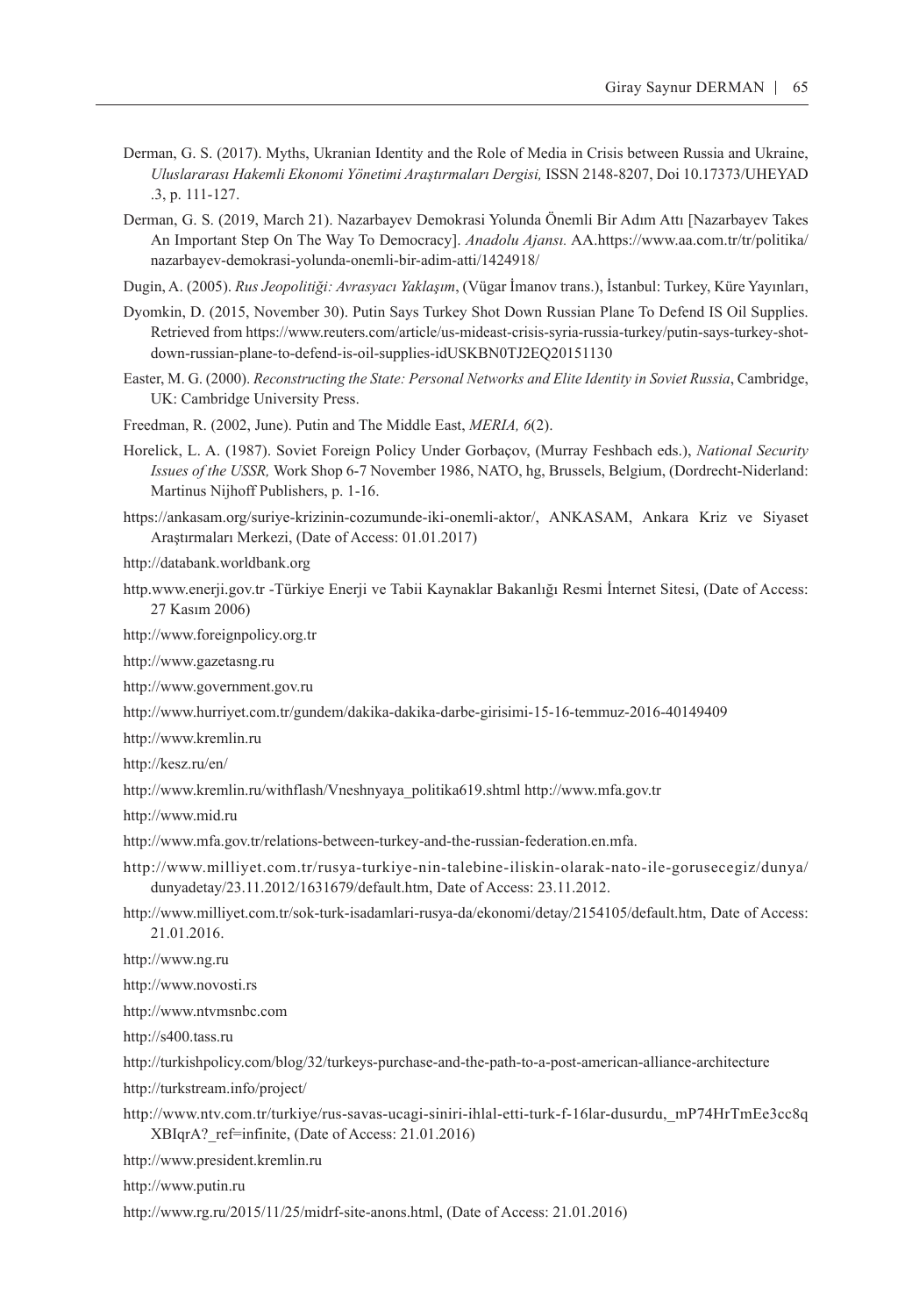<http://www.rusyaofisi.com/aralikputinziyaret.htm>

- <http://www.tccb.gov.tr/haberler/410/38615/uluslararasi-toplum-terorun-gercek-yuzunu-gormek-istemiyor.html>, (Date of Access: 21.01.2016)
- [http://www.turkey.mid.ru/text\\_t79.html,](http://www.turkey.mid.ru/text_t79.html) (Date of Access: 21.01.2016)
- <http://www.turkstat.gov.tr>
- https://erranet.org/member/emra-turkey/
- https://news.sputnik.ru
- [https://slon.ru/posts/60215,](https://slon.ru/posts/60215) (Date of Access: 21.01.2016)
- https://www.bp.com/en\_az/caspian/operationsprojects/pipelineBaku-Tbilisi-Ceyhan Pipeline Projects/BTC.html (Date of Access: 3.10.2019)

<https://www.igla.ru>

- <https://www.kp.ru/daily/26555/3572327/> (Date of Access: 19.02.2018)
- https://www.sec.gov/Archives/edgar/data/74663/000175272419048349/NPORT\_828700853642636.htm
- https://www.tusas.com.tr/en/product/t129-atak
- [https://www.aa.com.tr/tr/15-temmuz-darbe-girisimi/cumhurbaskani-erdogani-tasiyan-ucak-f-16lari](https://www.aa.com.tr/tr/15-temmuz-darbe-girisimi/cumhurbaskani-erdogani-tasiyan-ucak-f-16lari-atlatti/609839)[atlatti/609839](https://www.aa.com.tr/tr/15-temmuz-darbe-girisimi/cumhurbaskani-erdogani-tasiyan-ucak-f-16lari-atlatti/609839)
- Kalin, İ. (20.09.2019). Putin'in Ziyareti Ve Türkiye-Rusya İlişkileri [Putin's Visit and Turkey-Russia Relations]. Retrieved from [http://www.sabah.com.tr/yazarlar/ibrahim\\_\\_kalin/2014/12/04/putinin-ziyareti-ve](http://www.sabah.com.tr/yazarlar/ibrahim__kalin/2014/12/04/putinin-ziyareti-ve-turkiyerusya-iliskileri)[turkiyerusya-iliskileri](http://www.sabah.com.tr/yazarlar/ibrahim__kalin/2014/12/04/putinin-ziyareti-ve-turkiyerusya-iliskileri)
- Kiniklioğlu, S. (2006). Turkey And Russia: Partnership By Exclusion, *Turkish Policy Quarterly, 8*(2), 31–47.
- Kurban, V. & Cabbarli, H. (2019). Türkiye-Rusya İlişkileri ve Uçak Krizinin Rus-Türk Kamuoyundaki Yansımaları [Reflections on the Russian-Turkish Public Opinion of the Turkey-Russia Relations and Special Crisis]. *Ege Stratejik Araştırmalar Dergisi, 10*(2), 105–118.
- Kurban, V. & Derman, G. S. (2015). Türkiye'nin SSCB ve ABD ile İlişkileri (1960-1980) [Turkey's relations with the USSR and the United States (1960-1980)]. *Süleyman Demirel Üniversitesi Fen-Edebiyat Fakültesi Sosyal Bilimler Dergisi, 35*, 19–46.
- Masumova, R. N. (2015), Osobennosti Sotzialno-ekonomicheskogo Razvitiya Turtsii na Rubezhe XX-XXI vv, [The Features of Social and Economic Development of Turkey at the Turn of XX-XXI Centuries], in Nina M. Mamedova (ed.), *Mezhdunarodnye Otnosheniya,* [International Relations], Moscow, Russia.
- Masumova, R. N. (2018, April 6). The Current State of Trade and Economic Relations between Russia and Turkey. Retrieved from http://russiancouncil.ru/en/analytics-and-comments/ analytics/sovremennoesostoyanie-torgovo-ekonomicheskikh-svyazey-rossi/?sphrase\_ id=10163904
- Masumova, R. N. (2016). Vneshnyaya Torgovlya kak Draiver Razvitiya Ekonomiki Turtsii, [Turkey's Foreign Trade as a Driver of Economic Development], *Vestnik-MGIMO*, *2*(47), 111–117.
- Monaghan, A. & Jankovski, L. (2006, March). EU-Russia Energy Relations: the Need for Active Engagement, EPC *Issue Paper* No.45.
- Munchaev, Ş. M. & Ustinov, V. M. (1999). *Politiçeskaya İstoriya Rossii: Ot Stanovleniya Samoderjaviya do Padeniya Sovetskoy Vlasti* [Political History of Russia: The Grass of the Formation of the Autocracy before the Fall of Soviet Power]. Moskova.
- Özel, M. S. (2015, December 4). Suriye Krizi Sürecinde Rusya-Türkiye Ilişkisinde Uçaklar-Jetler-Sorunlar [Airplanes Russia-Turkey Relationship is in Crisis, the Syrian-Jet-Process Issues]. Retrieved from [http://](http://www.21yyte.org/tr/arastirma/rusya/2015/12/04/8354/suriye-krizi-surecinde-rusya-turkiye-iliskisinde-ucaklar-jetler-sorunlar) [www.21yyte.org/tr/arastirma/rusya/2015/12/04/8354/suriye-krizi-surecinde-rusya-turkiye-iliskisinde](http://www.21yyte.org/tr/arastirma/rusya/2015/12/04/8354/suriye-krizi-surecinde-rusya-turkiye-iliskisinde-ucaklar-jetler-sorunlar)[ucaklar-jetler-sorunlar](http://www.21yyte.org/tr/arastirma/rusya/2015/12/04/8354/suriye-krizi-surecinde-rusya-turkiye-iliskisinde-ucaklar-jetler-sorunlar)
- Özer, A. C. (2016). Turkey's Foreign Trade and New Markets for Turkey, in Vasily Erokhin (ed.), *Global Perspectives on Trade Integration and Economies in Transition,* (Hershey, IGI Global), p. 147-165.